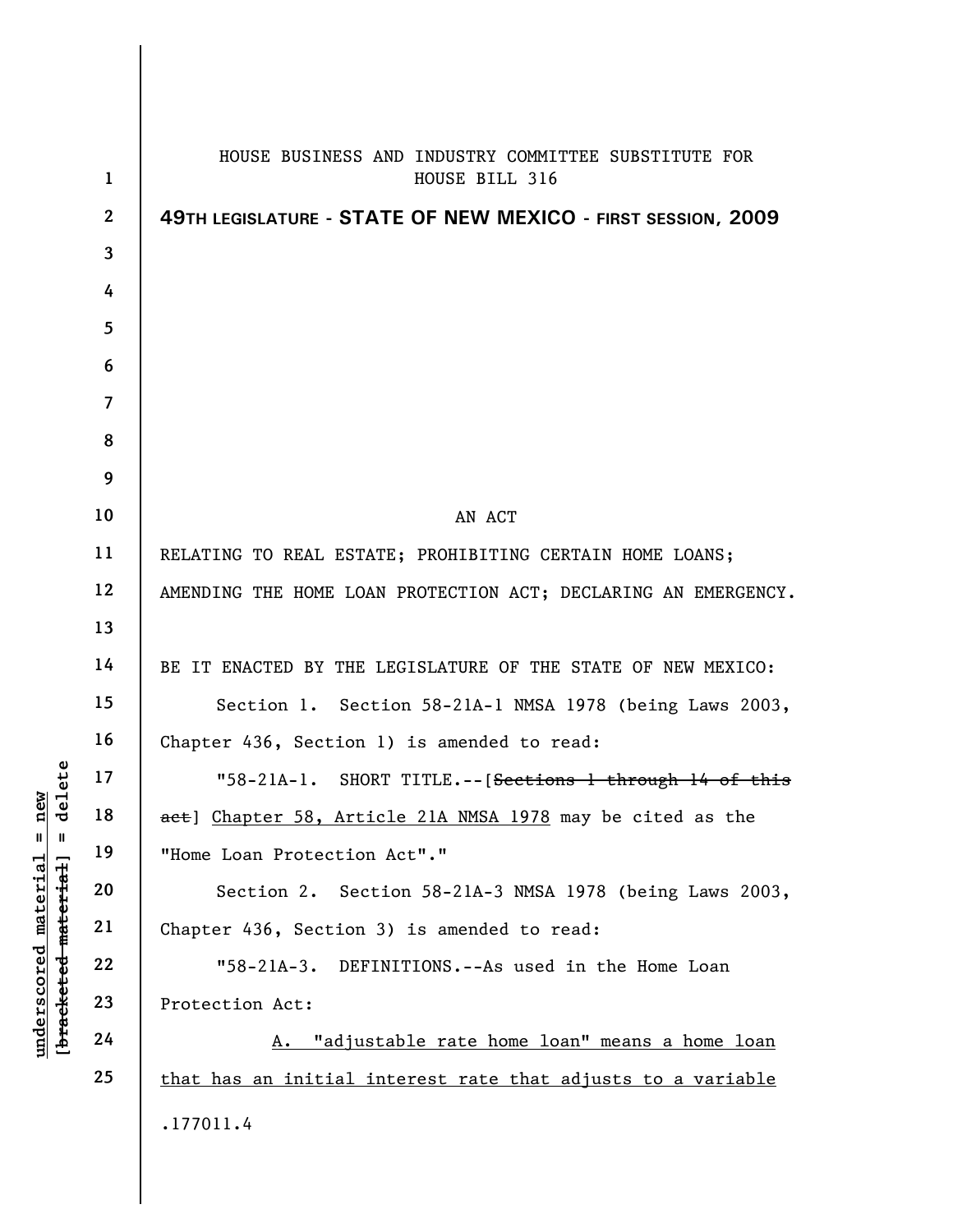**4** 

**5** 

**6** 

**15** 

**16** 

**17** 

**18** 

**19** 

**20** 

**21** 

**22** 

**23** 

**24** 

**25** 

**1 2 3**  interest rate at the end of a specified initial period or subsequent periods of time during the remaining term of the home loan;

 $[A<sub>1</sub>]$  B. "affiliate" means a person that controls, is controlled by or is under common control with another person;

**7 8 9 10 11 12 13 14**  [B.] C. "bona fide discount points" means loan discount points that are knowingly paid by the borrower for the express purpose of reducing, and which in fact do result in a bona fide reduction of, the annual percentage rate otherwise applicable to the home loan; provided, however, that discount points are not "bona fide discount points" if the annual percentage rate otherwise applicable to the home loan exceeds the conventional mortgage rate by more than:

(1) one and one-half percentage points for a home loan secured by a first lien; or

(2) three percentage points for a home loan secured by a junior lien;

 $[G_{\tau}]$  D. "borrower" means a natural person obligated to repay a home loan, including a co-borrower, cosigner or guarantor;

.177011.4  $- 2 [\frac{D-1}{2}]$  E. "bridge loan" means a loan for the initial construction of a borrower's principal dwelling on land owned by the borrower with a maturity of less than eighteen months that only requires the payment of interest until the entire

 $$ **[bracketed material] = delete**  $anderscored material = new$ **underscored material = new**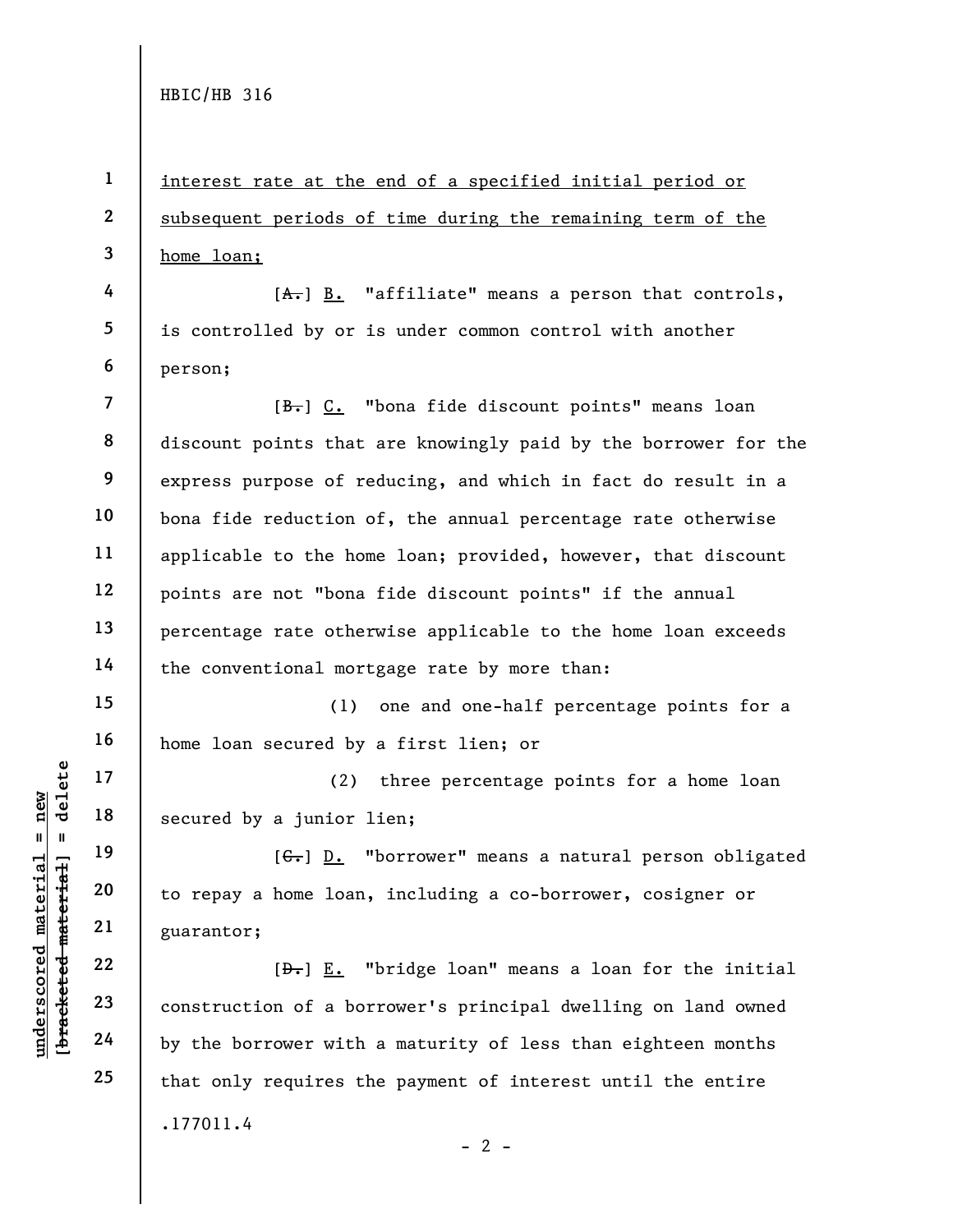**1 2 3 4 5 6 7 8 9 10 11 12 13 14 15 16 17 18 19 20 21 22 23 24 25**  .177011.4 unpaid balance is due and payable;  $[E_{\tau}]$  **F.** "conventional mortgage rate" means the most recently published annual yield on conventional mortgages published by the board of governors of the federal reserve system as of the fifteenth day of the month immediately preceding the month in which the application for the extension of credit is received by the creditor; [ $F -$ ] G. "conventional prepayment penalty" means a prepayment penalty or fee that may be collected in a home loan and that is authorized by federal law; provided that a prepayment penalty is not a "conventional prepayment penalty" if the home loan: (1) has an annual percentage rate that exceeds the conventional mortgage rate by more than two percent; or (2) permits prepayment fees or penalties that exceed two percent of the amount prepaid;  $[G<sub>r</sub>]$  H. "creditor" means a person who regularly offers or makes a home loan [and includes a loan broker]; [H.] I. "high-cost home loan" means a home loan in which: (1) the contract rate exceeds the rates threshold; or (2) the total points and fees exceed the total points and fees threshold; [<del>I.</del>] J. "home loan" means a loan, including an

- 3 -

**underscored material = new [bracketed material] = delete**

 $b$ racketed material] = delete  $anderscored material = new$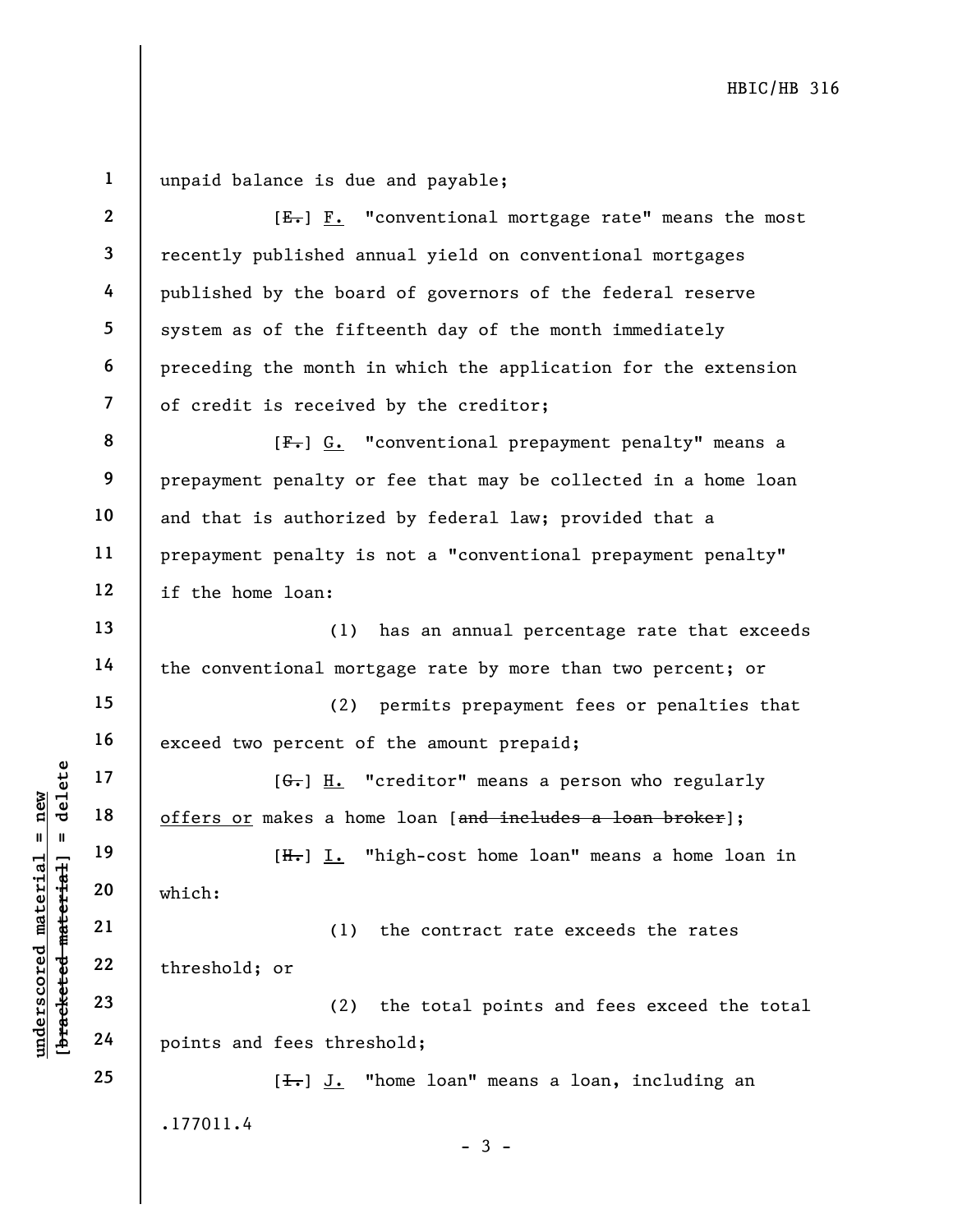**1 2 3 4 5 6 7 8 9 10 11 12 13 14 15 16 17 18 19 20 21 22 23 24 25**  .177011.4  $- 4$ open-end credit plan, other than a reverse mortgage transaction or a bridge loan, where the principal amount does not exceed the conforming loan size limit for a single-family dwelling as established by the federal national mortgage association and where the loan is secured by: (1) a mortgage or deed of trust on real estate in this state upon which there is located or there is to be located a structure: (a) designed principally for occupancy by one to four families; and (b) that is or will be occupied by a borrower as the borrower's principal residence; or (2) a security interest on a manufactured home that is or will be occupied by a borrower as the borrower's principal residence;  $[\frac{1}{\sqrt{1}}]$  K. "manufactured home" means a structure, transportable in one or more sections, which in the traveling mode is eight body feet or more in width or forty body feet or more in length or, when erected on site is three hundred twenty or more square feet and which is built on a permanent chassis and designed to be used as a dwelling with a permanent foundation when erected on land secured in conjunction with the real property on which the manufactured home is located and connected to the required utilities and includes the plumbing, heating, air conditioning and electrical systems contained

 $b$ racketed material] = delete **[bracketed material] = delete**  $anderscored material = new$ **underscored material = new**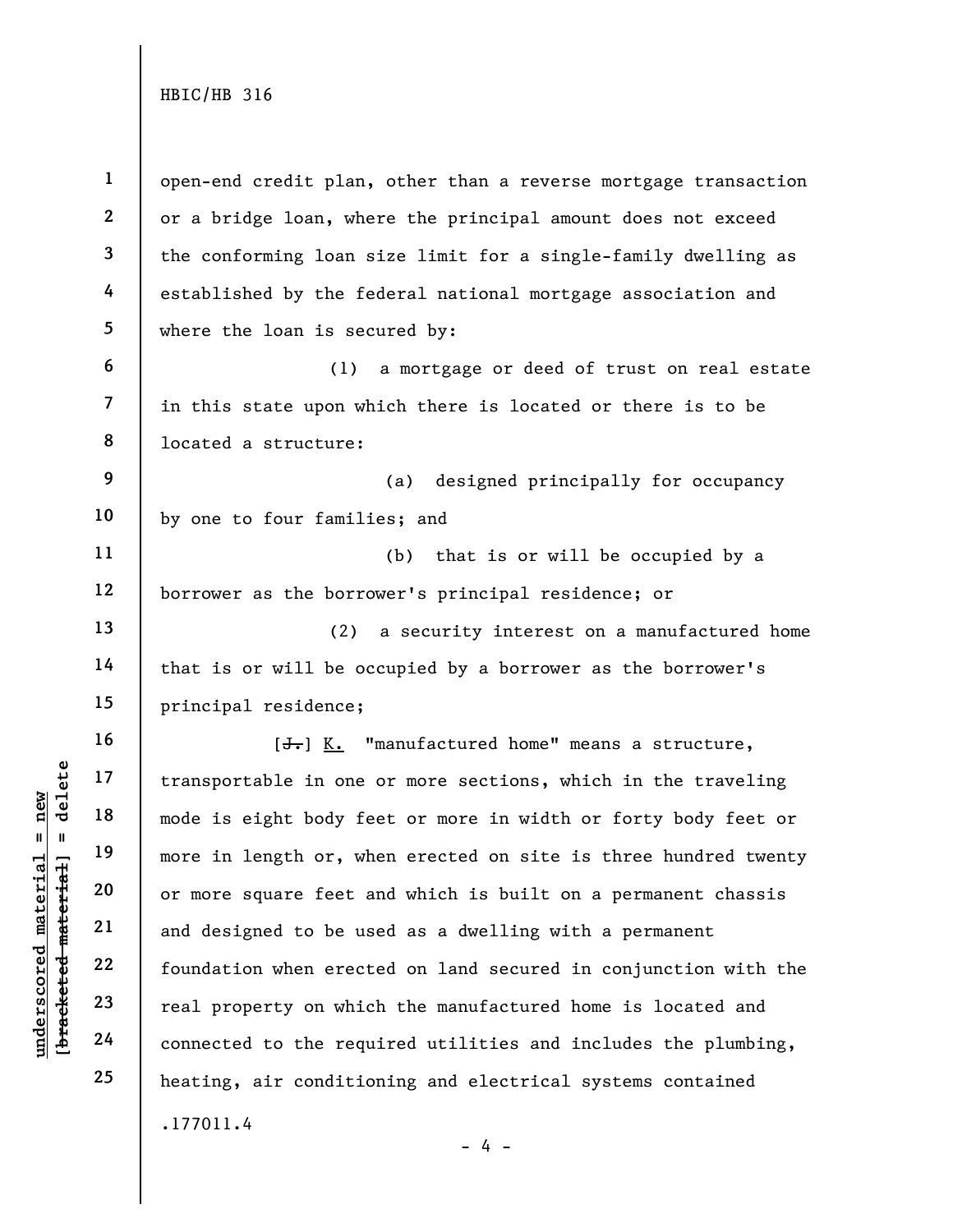|                                                        | $\mathbf{1}$             | therein. "Manufactured home" includes any structure that meets  |
|--------------------------------------------------------|--------------------------|-----------------------------------------------------------------|
|                                                        | $\mathbf{2}$             | all the requirements of this subsection except the size         |
|                                                        | $\overline{\mathbf{3}}$  | requirements and with respect to which the manufacturer         |
|                                                        | 4                        | voluntarily files a certification required by the secretary of  |
|                                                        | 5                        | the United States department of housing and urban development   |
|                                                        | 6                        | and complies with the standards established under the federal   |
|                                                        | $\overline{\mathcal{L}}$ | National Manufactured Housing Construction and Safety Standards |
|                                                        | 8                        | Act of 1974. "Manufactured home" does not include rental        |
|                                                        | 9                        | property or second homes or manufactured homes when not secured |
|                                                        | 10                       | in conjunction with the real property on which the manufactured |
|                                                        | 11                       | home is located;                                                |
|                                                        | 12                       | L. "open-end loan" means a revolving debt that is               |
|                                                        | 13                       | secured by the equity in the borrower's home, including a home  |
|                                                        | 14                       | equity line of credit;                                          |
|                                                        | 15                       | $K -$ ] M. "points and fees" means:                             |
|                                                        | 16                       | all amounts payable by a borrower at or<br>(1)                  |
| delete                                                 | 17                       | before the closing of a home loan, exclusive of any time-price  |
| $n$ ew<br>$\parallel$                                  | 18                       | differential due at closing on the loan proceeds, including:    |
| $\blacksquare$                                         | 19                       | (a) loan discount points or other                               |
|                                                        | 20                       | discounts;                                                      |
| underscored materia<br>[ <del>bracketed material</del> | 21                       | loan fees, [finder's] broker fees or<br>(b)                     |
|                                                        | 22                       | similar charges; and                                            |
|                                                        | 23                       | fees for preparation of loan-related<br>(c)                     |
|                                                        | 24                       | documents; but                                                  |
|                                                        | 25                       | (d)<br>does not include fees for the                            |
|                                                        |                          | .177011.4<br>$-5 -$                                             |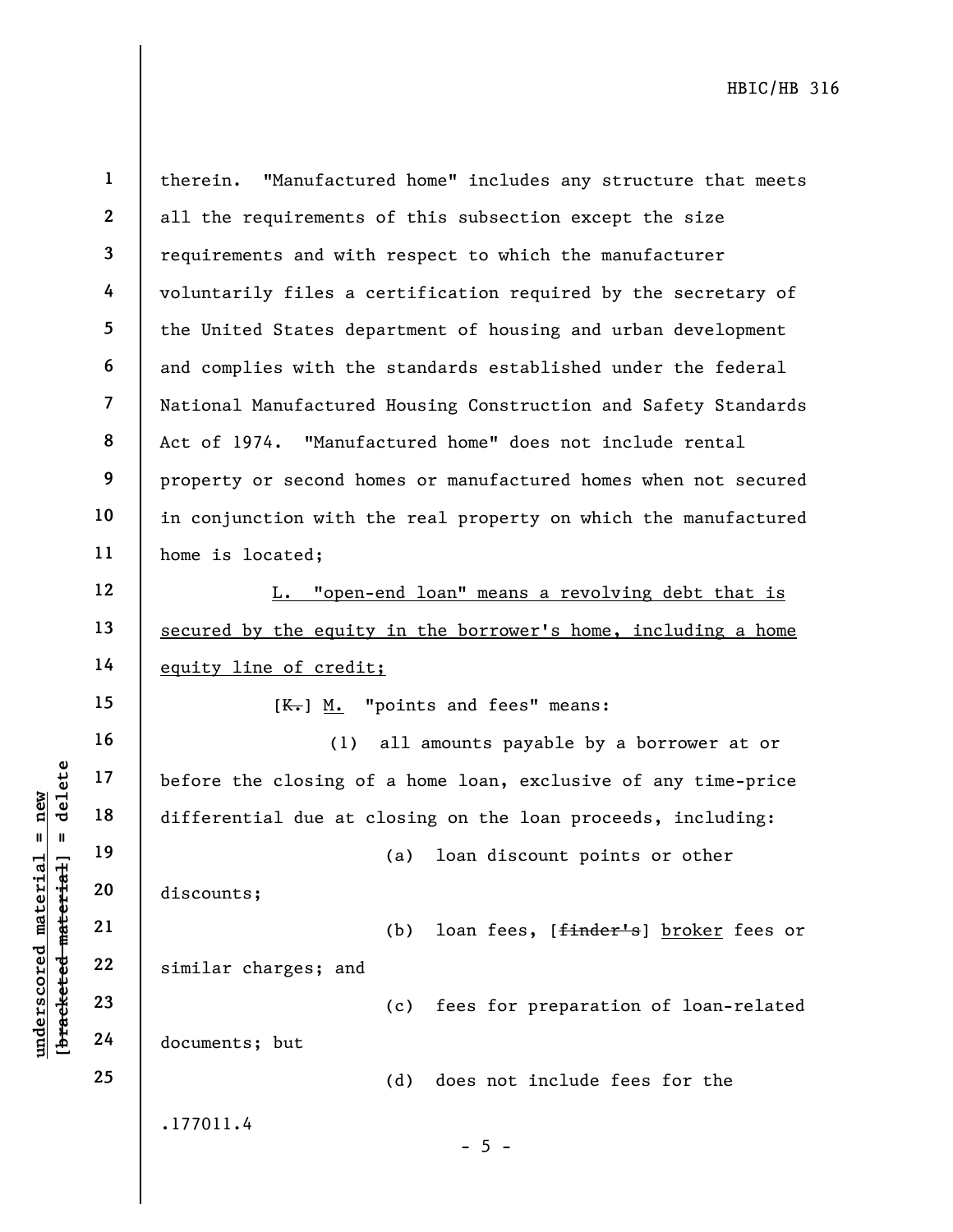**1 2 3 4 5 6 7 8 9 10 11 12 13 14 15 16 17 18 19 20 21**  following purposes, if the amounts are bona fide and reasonable and paid to a person other than the creditor or an affiliate of the creditor: 1) service or carrying charges; 2) credit reports; 3) title exam, title insurance, title closing or similar purposes; 4) escrow charges for future payments of taxes and insurance; 5) fees for notarizing deeds and other documents; 6) appraisals, including fees related to any pest infestation or flood hazard inspections conducted prior to closing; 7) inspection performed prior to closing; 8) attorney fees, if the borrower has the right to select the attorney from an approved list or otherwise; 9) fire and hazard insurance and flood insurance premiums if the conditions in 12 C.F.R. s.226.4(d)(2) are met; 10) tax payment services; 11) surveys; 12) flood certification; [and] 13) pest infestation and flood determination; and 14) federal housing administration upfront mortgage insurance, veterans administration funding, guaranteed rural housing loan guarantee or upfront premium private mortgage insurance at a percentage rate, as set by the director biannually, equal to the highest up-front government mortgage insurance percentage rate or United States department of veterans affairs funding fee percentage rate;

(2) all compensation, including yield spread premiums, paid directly or indirectly to a mortgage broker, including a broker that originates a loan in its own name in a table-funded transaction;

 $- 6 -$ 

.177011.4

 $$ **[bracketed material] = delete**  $anderscored material = new$ **underscored material = new**

**22** 

**23** 

**24** 

**25**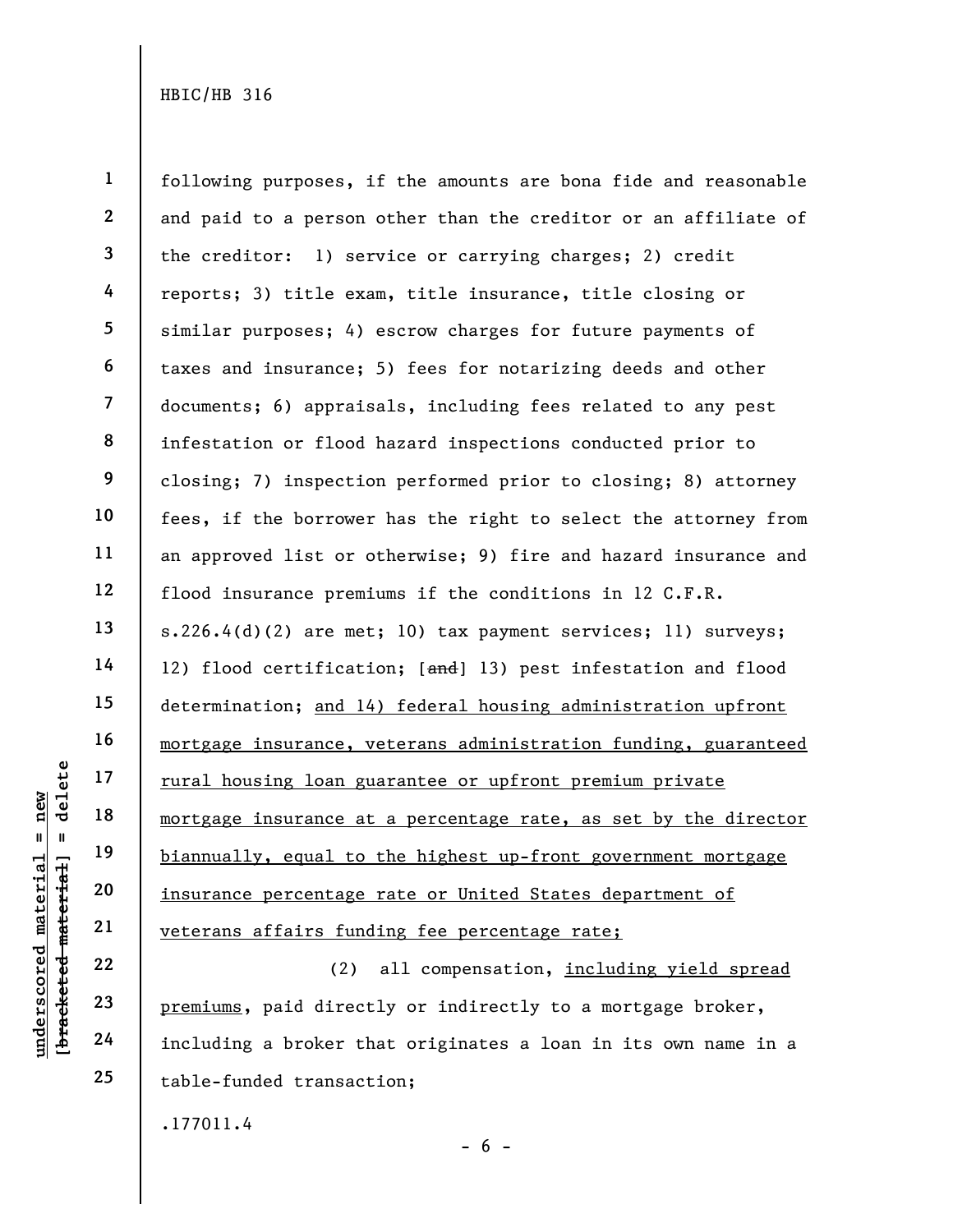**1 2 3 4 5 6 7 8 9 10 11 12 13 14 15 16 17 18 19 20 21 22 23 24 25**  .177011.4 - 7 - [(3) the maximum prepayment fees and penalties that may be charged or collected under the terms of the loan documents; (4) all prepayment fees or penalties that are incurred by the borrower if the loan refinances a previous loan made or currently held by the same creditor or an affiliate of the creditor;  $(5)$ ] (3) the cost of all premiums financed by the creditor, directly or indirectly, for any credit life, credit disability, credit unemployment or credit property insurance, or any other life or health insurance, or any payments financed by the creditor, directly or indirectly, for any debt cancellation or suspension agreement or contract, except that insurance premiums calculated and paid on a monthly basis shall not be considered financed by the creditor; and  $[ (6) ] (4)$  for open-end loans, the points and fees included in Paragraphs (1) through  $[45]$  (3) of this subsection that are known at or before closing plus the minimum additional fees the borrower would be required to pay to draw down an amount equal to the total credit line; [L.] N. "rate threshold" means: (1) for a first lien mortgage home loan, an interest rate equal to seven percentage points over the [weekly average] yield on [comparable United States] treasury securities [on] having comparable periods of maturity to the

 $$ **[bracketed material] = delete**  $anderscored material = new$ **underscored material = new**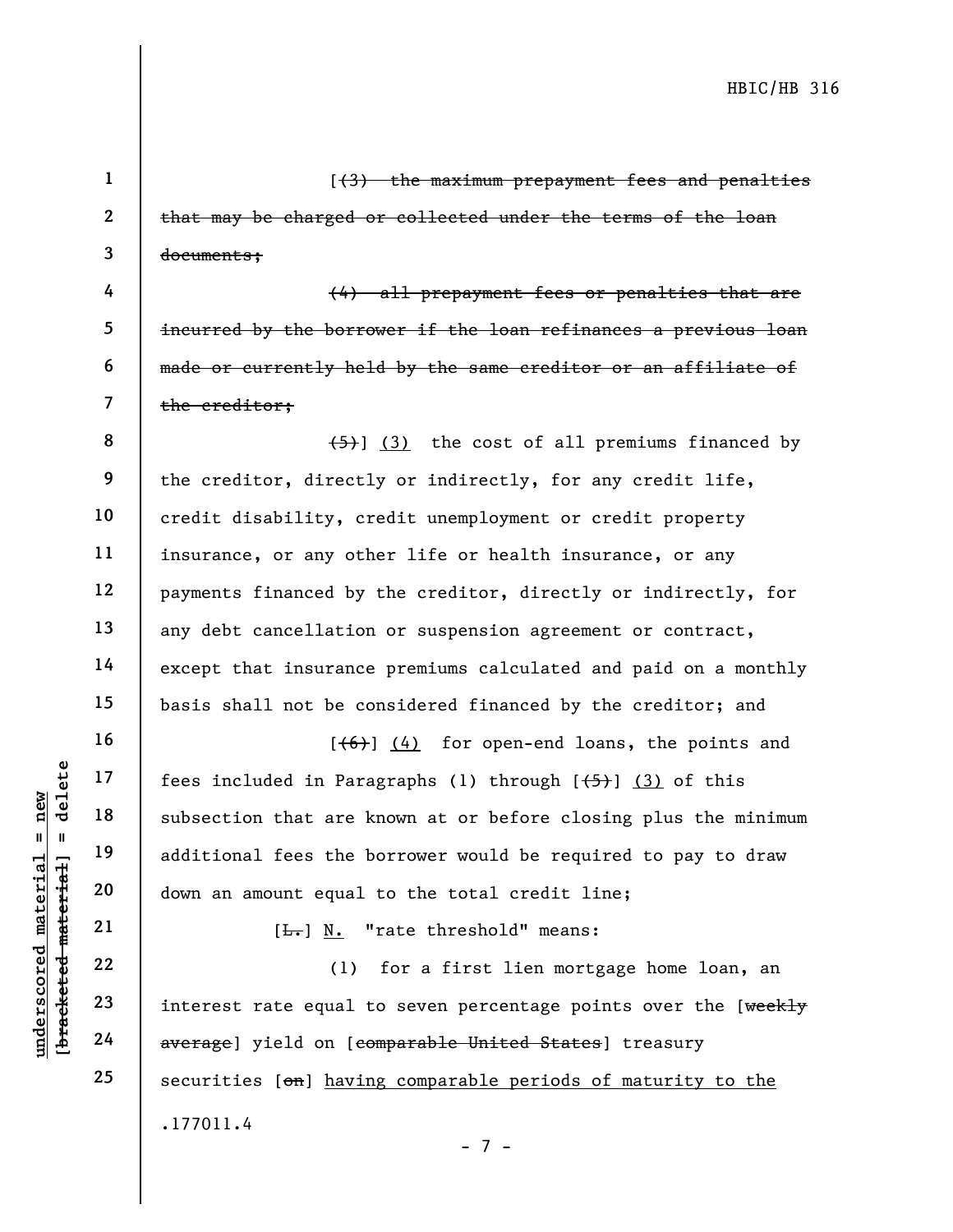| $\mathbf{1}$ | loan maturity as of the fifteenth day of the month immediately              |
|--------------|-----------------------------------------------------------------------------|
| $\mathbf{2}$ | preceding the month in which the loan is made; and                          |
| $\mathbf{3}$ | for a subordinate mortgage lien, an<br>(2)                                  |
| 4            | interest rate equal to nine percentage points over the [weekly              |
| 5            | average] yield on [comparable United States] treasury                       |
| 6            | securities [on] having comparable periods of maturity to the                |
| 7            | loan maturity as of the fifteenth day of the month immediately              |
| 8            | preceding the month in which the loan is made;                              |
| 9            | $[M_{\tau}]$ 0. "total points and fees" means the result                    |
| 10           | obtained by subtracting the sum of the conventional prepayment              |
| 11           | penalties and the bona fide discount points paid from the sum               |
| 12           | of the points and fees, except that if the sum of the                       |
| 13           | conventional prepayment penalties and the bona fide discount                |
| 14           | points paid exceeds two points, then only the amount that                   |
| 15           | represents two points shall be subtracted; and                              |
| 16           | $[\frac{N-1}{N}]$ $\underline{P.}$ "total points and fees threshold" means: |
| 17           | for a home loan in which the total<br>(1)                                   |
| 18           | principal loan amount is twenty thousand dollars (\$20,000) or              |
| 19           | more, an amount equal to five percent of the total principal                |
| 20           | loan amount; and                                                            |
| 21           | for a home loan in which the total<br>(2)                                   |
| 22           | principal loan amount is less than twenty thousand dollars                  |
| 23           | $(\text{$}20,000)$ , an amount equal to the lesser of one thousand          |
| 24           | dollars (\$1,000) or eight percent of the total principal loan              |
| 25           | amount."                                                                    |
|              |                                                                             |

.177011.4

**underscored material = new [bracketed material] = delete**

[bracketed material] = delete  $underscored material = new$ 

- 8 -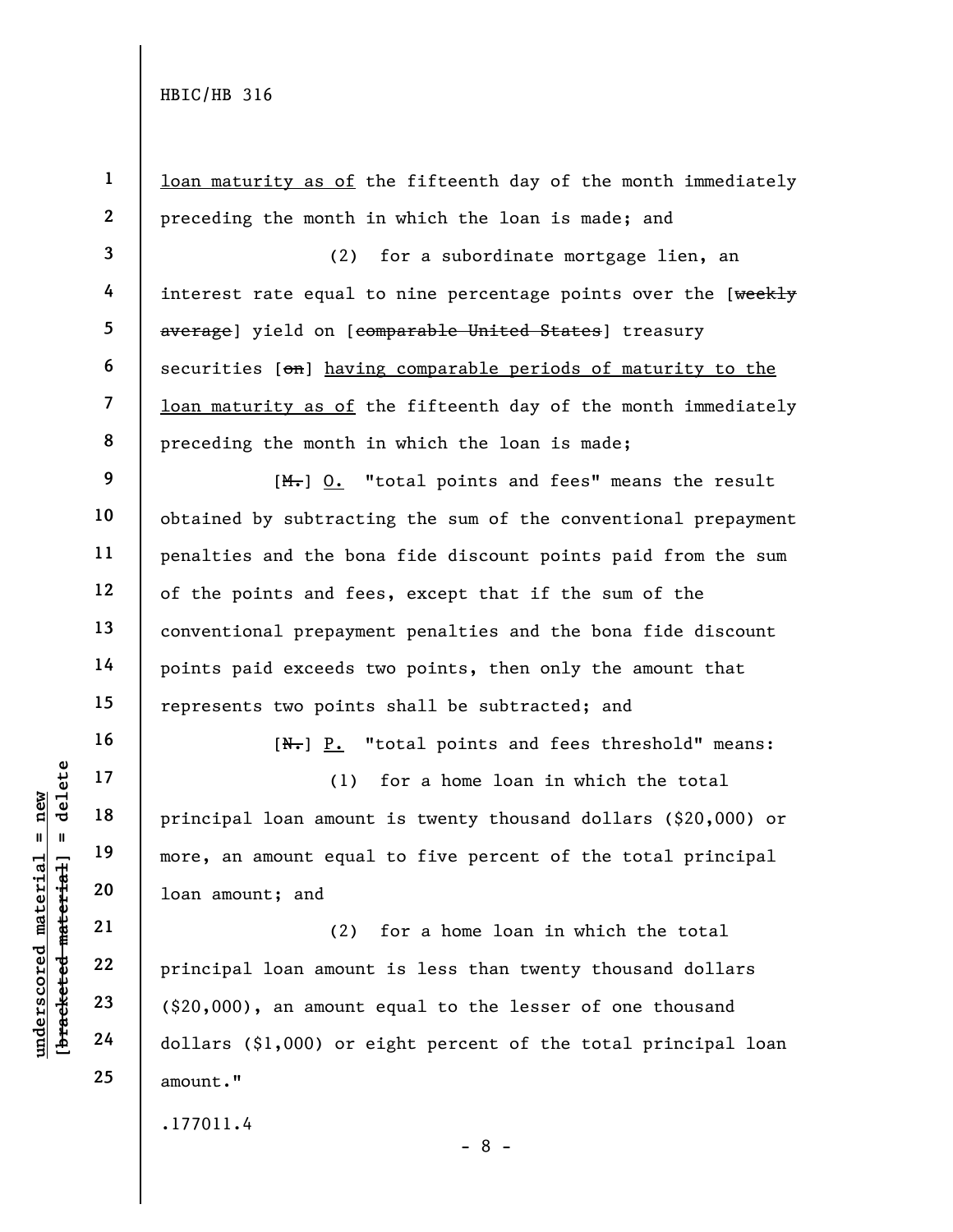**1 2 3 4 5 6 7 8 9 10 11 12 13 14 15 16 17 18 19 20 21**  Section 3. Section 58-21A-4 NMSA 1978 (being Laws 2003, Chapter 436, Section 4) is amended to read: "58-21A-4. PROHIBITED PRACTICES AND PROVISIONS REGARDING HOME LOANS.-- A. No creditor shall finance, directly or indirectly, credit life, credit disability, credit unemployment or credit property insurance, or any other life or health insurance, or any payments directly or indirectly for any debt cancellation or suspension agreement or contract, provided that nothing in this subsection prohibits the payment or receipt of insurance premiums or debt cancellation or suspension fees calculated on the unpaid balance of a home loan and paid on a monthly basis [or prohibits bona fide credit property insurance required by the federal housing administration or the United States department of agriculture to be paid in a single premium to the respective federal agency. As used in this subsection, "credit property insurance" means property insurance written in connection with credit transactions under which the creditor is the primary beneficiary]. B. No creditor shall knowingly and intentionally engage in the unfair act or practice of flipping a home loan.

 $$ **[bracketed material] = delete**  $anderscored material = new$ **underscored material = new**

**22** 

**23** 

**24** 

**25** 

.177011.4 As used in this subsection, "flipping a home loan" means the making of a home loan to a borrower that refinances an existing home loan when the new loan does not have reasonable, tangible net benefit to the borrower considering all of the

- 9 -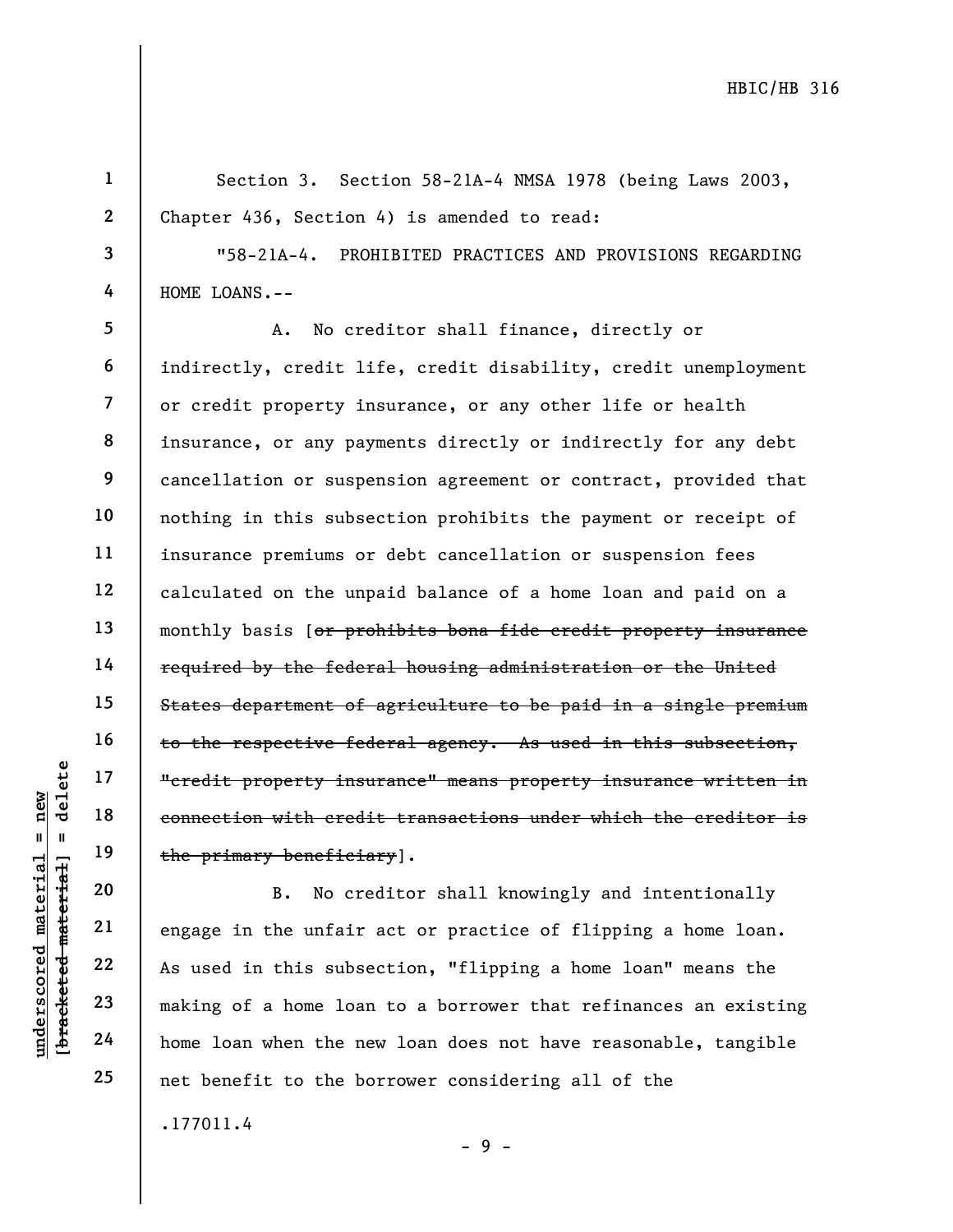**1 2 3**  circumstances, including the terms of both the new and refinanced loans, the cost of the new loan and the borrower's circumstances.

**4 5 6 7 8 9 10 11 12 13 14 15 16 17 18 19**  C. No creditor shall make a home loan without documenting and considering the borrower's reasonable ability to repay that loan pursuant to its terms. The borrower's ability to repay shall be demonstrated through reasonably reliable documentation that may include payroll receipts, tax returns, bank records, asset and credit evaluations, mortgage payment history or other similar reliable documentation. The provisions of this subsection shall not apply to a home loan originated pursuant to a government streamline program or a streamline program administered by a government-sponsored enterprise, to a reverse mortgage insured as part of a government program or to loss mitigation activities of a home loan servicer or lender with which the borrower has a current relationship, so long as each of these exceptions, as applicable, provides the borrower with a reasonable, tangible net benefit.

.177011.4 D. No creditor shall make a home loan without determining the borrower's reasonable ability to pay the costs set forth in this subsection. In the case of an adjustable rate home loan, the reasonable ability to pay shall be determined based on a fully indexed rate and repayment schedule that achieves full amortization over the life of the home loan.

delete **[bracketed material] = delete underscored material = new**  $=$  new  $breaked$  material = inderscored material

**20** 

**21** 

**22** 

**23** 

**24** 

**25** 

 $- 10 -$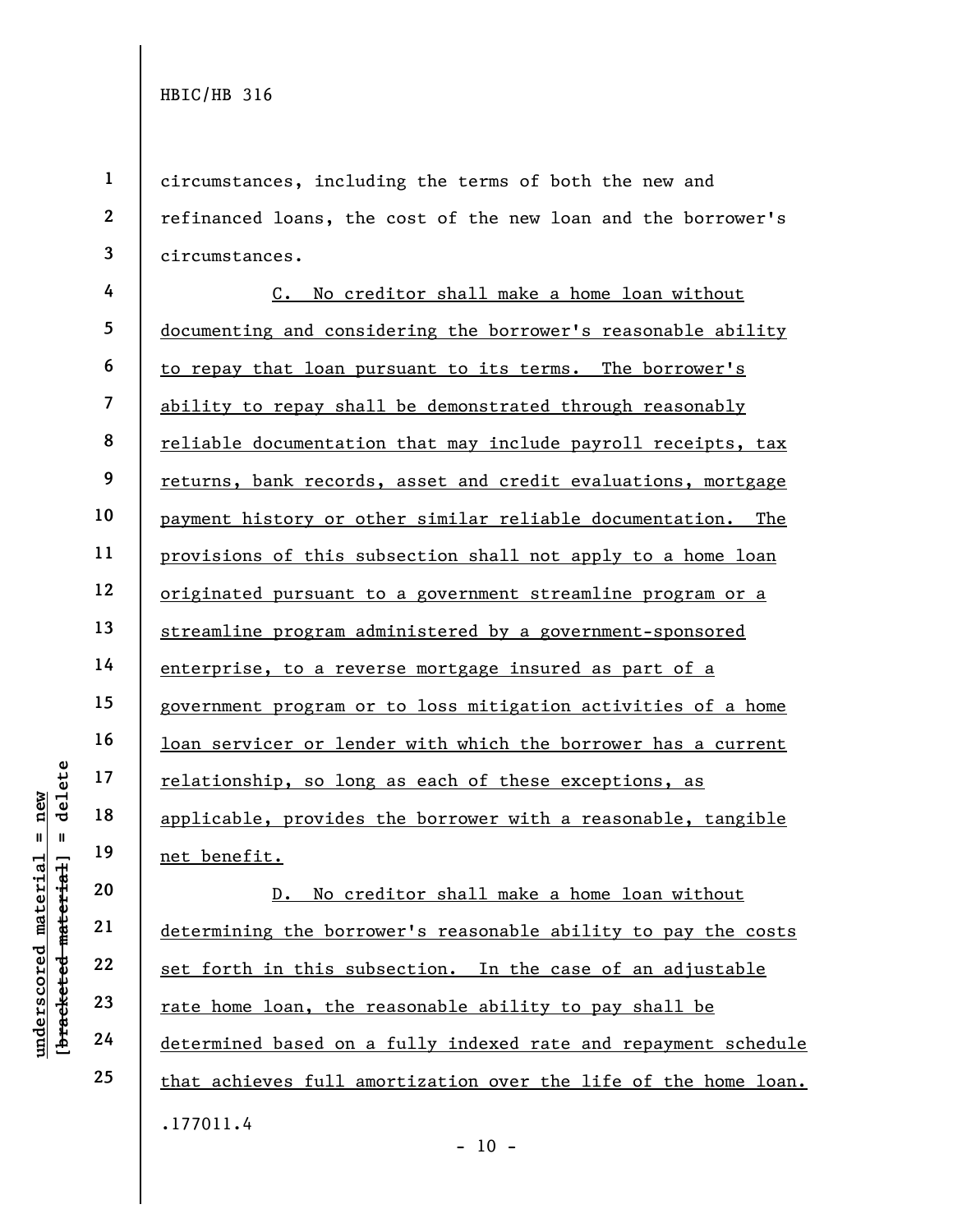**1 2 3 4 5 6 7 8 9 10 11 12 13 14 15 16 17 18 19 20 21 22 23 24 25**  .177011.4 The costs, as applicable, to be used in determining the borrower's reasonable ability to pay include principal, interest, real estate taxes, property insurance, property assessments, mortgage insurance premiums and other scheduled long-term monthly debt payments. E. No creditor shall make or originate an adjustable rate home loan in which caps on payment increases may be less than that necessary to reduce principal and amortize the loan over the entire term of the loan regardless of interest rate adjustments resulting in negative amortization. F. No creditor shall make or originate a home loan that includes terms under which more than two periodic payments required under the loan are consolidated and paid in advance from the loan proceeds provided to the borrower. G. No creditor shall pay a contractor under a home-improvement contract from the proceeds of a home loan unless: (1) the creditor is presented with a signed and dated completion certificate showing that the home improvements have been completed; or (2) the instrument is payable jointly to the borrower and the contractor, or at the election of the borrower, through a third-party escrow agent in accordance with terms established in a written agreement signed by the

- 11 -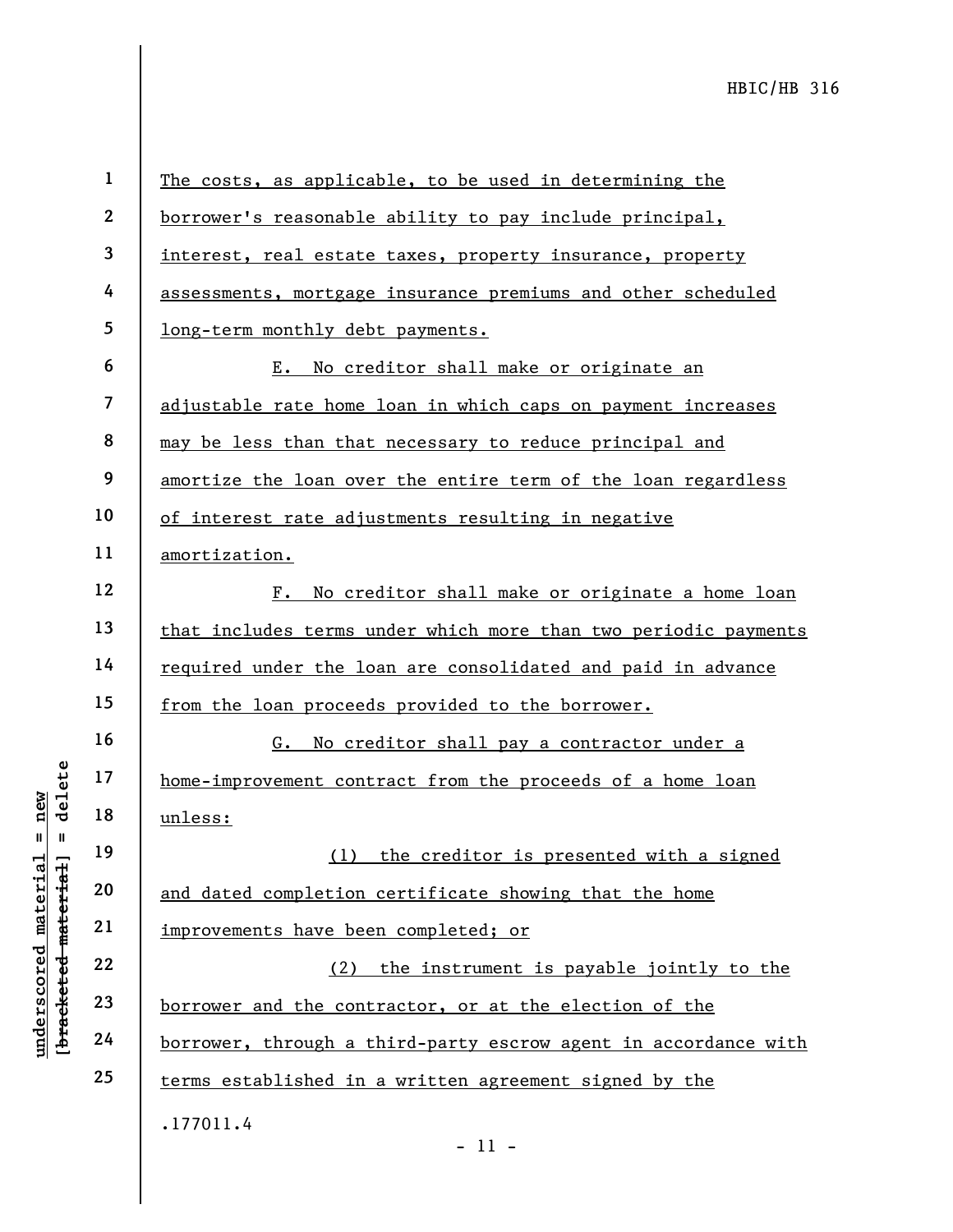**underscored material = new [bracketed material] = delete**

 $$ inderscored material = new

**1 2 3 4 5 6 7 8 9 10 11 12 13 14 15 16 17 18 19 20 21 22 23 24 25**  .177011.4  $- 12$ borrower, the creditor and the contractor prior to the disbursement. H. No creditor shall charge a borrower any fees or other charges, other than those that are bona fide, reasonable and actual, to modify, renew, extend or amend a home loan. I. No creditor shall charge a borrower more than seventy-five dollars (\$75.00) to defer any payment due under the terms of a home loan. J. No creditor shall recommend or encourage default on an existing loan or other debt prior to and in connection with the closing or planned closing of a home loan that refinances all or any portion of the existing loan or debt. K. No creditor shall make a home loan that provides for a late payment fee except as follows: (1) the late payment fee shall not be in excess of five percent of the amount of the payment past due; (2) the late payment fee shall only be assessed for a payment past due for fifteen days or more; (3) the late payment fee shall not be imposed more than once with respect to a single late payment, and no late payment fee shall be charged with respect to a subsequent payment that would have been a full payment but for the previous default or the imposition of the previous late payment fee; (4) no late payment fee shall be charged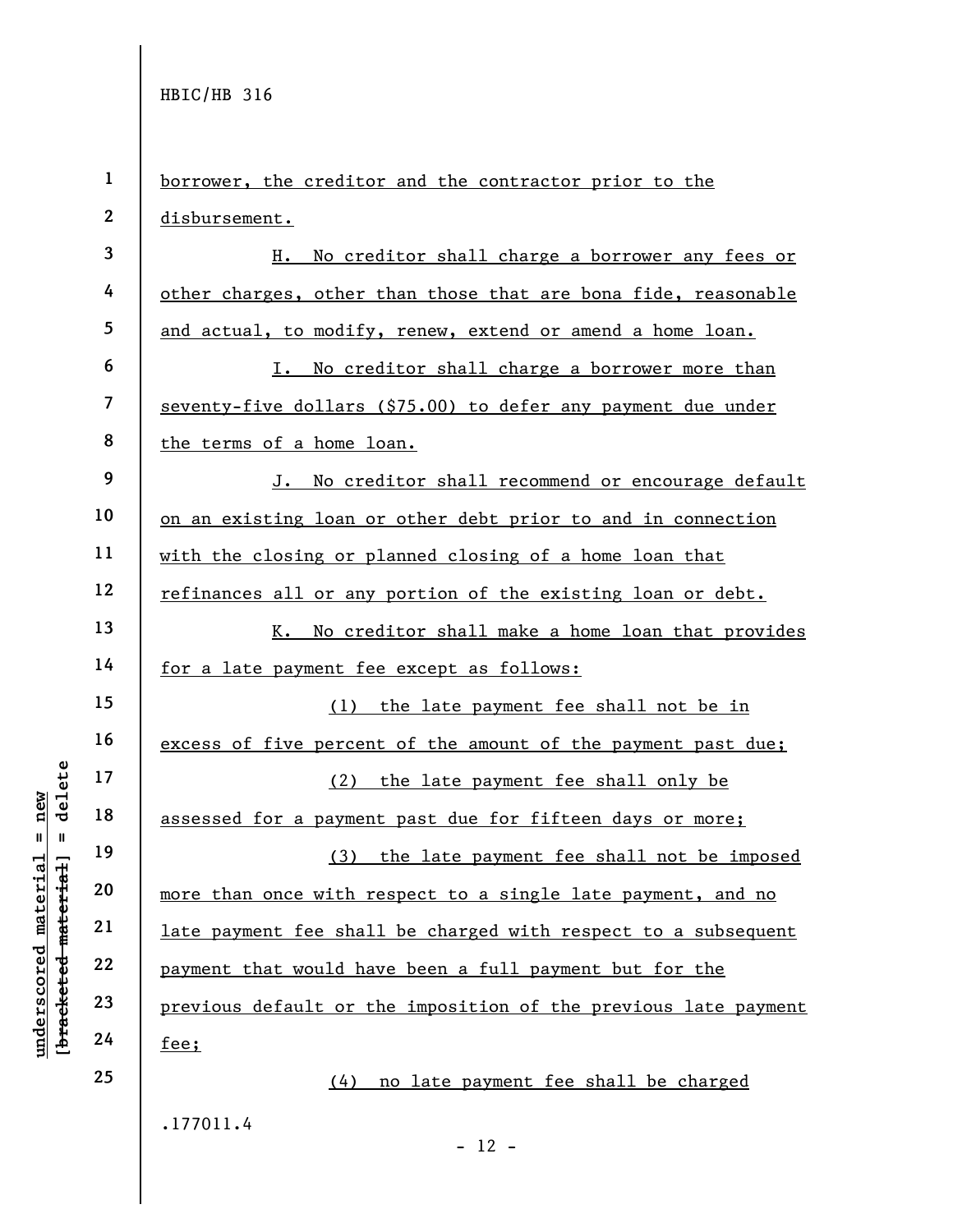**1 2 3 4 5 6 7 8 9 10 11 12 13 14 15 16 17 18 19 20 21 22 23 24 25**  .177011.4 unless the creditor notifies the borrower within forty-five days following the date the payment was due that a late payment fee has been imposed for a particular late payment. A late payment fee that the creditor has collected shall be reimbursed if the borrower presents proof of having made a timely payment; and (5) a creditor shall treat each payment as posted on the same business day as it was received by the creditor, servicer, creditor's agent for making payments or at the address provided to the borrower by the creditor, servicer or creditor's agent for making payments. L. No creditor shall make a home loan that contains a provision that permits the creditor, in its sole discretion, to accelerate the indebtedness, provided that this provision does not prohibit acceleration of a loan in good faith due to a borrower's failure to abide by the material terms of the loan. M. No creditor shall make or originate a home loan that contains a provision that requires a penalty or premium for prepayment of the balance or any portion of the principal of the indebtedness. N. No creditor shall make or originate a home loan that includes or uses one or more of the following lending practices: (1) making a home loan primarily based upon the foreclosure or liquidation value of the borrower's

 $- 13 -$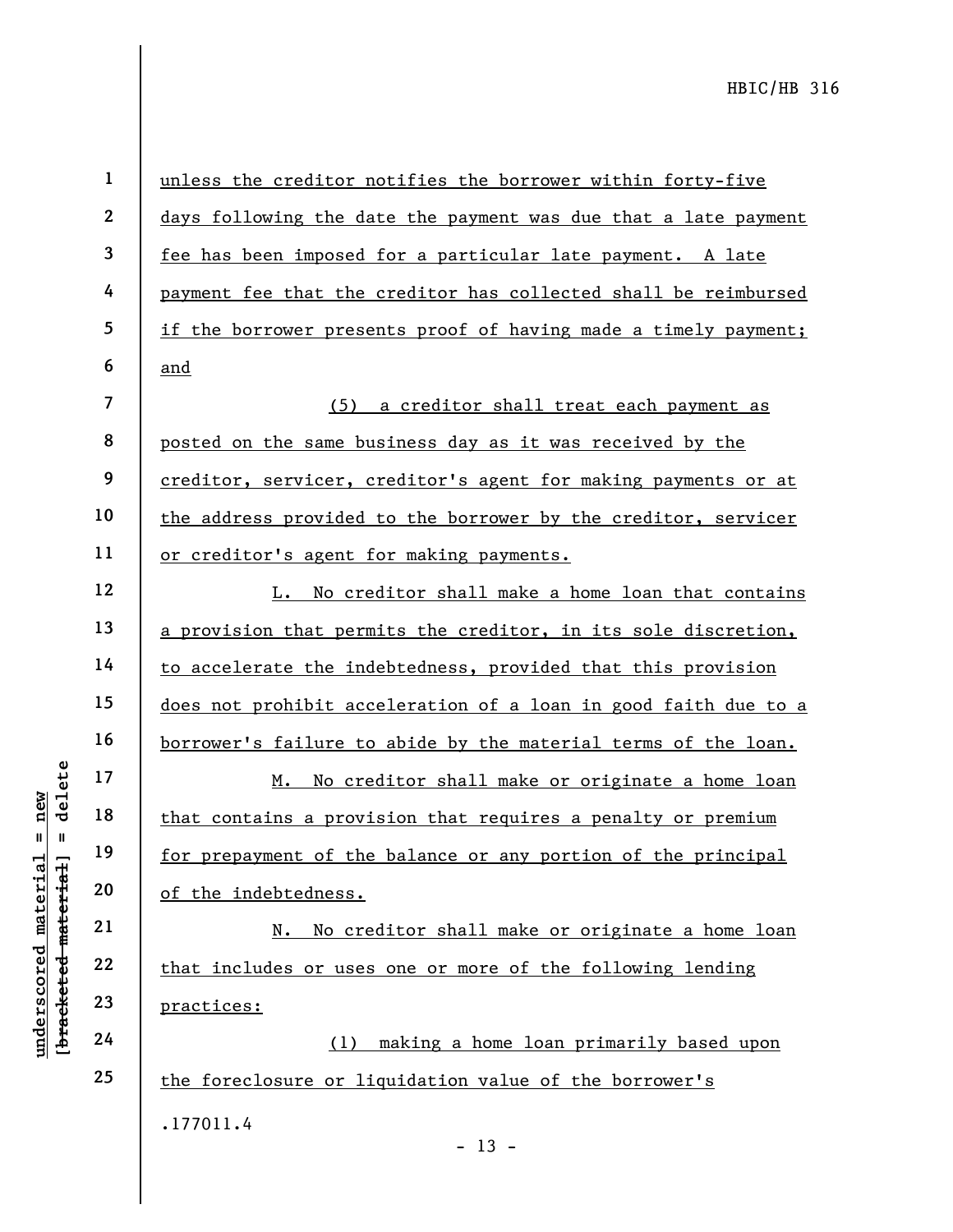| $\mathbf{1}$            | collateral rather than on the borrower's ability to repay the  |
|-------------------------|----------------------------------------------------------------|
| $\boldsymbol{2}$        | home loan according to its terms;                              |
| $\overline{\mathbf{3}}$ | (2) making or originating an adjustable rate                   |
| 4                       | home loan, except a home equity line of credit, where the      |
| $\overline{5}$          | interest rate and payment may change more frequently than      |
| $\boldsymbol{6}$        | annually during the term of the loan;                          |
| $\overline{\mathbf{7}}$ | (3) making an adjustable rate home loan,                       |
| 8                       | except a home equity line of credit, where:                    |
| 9                       | (a) the initial interest rate may be                           |
| 10                      | increased by more than two percent for loans with initial      |
| 11                      | periods less than five years and six percent for loans with    |
| 12                      | initial periods greater than or equal to five years;           |
| 13                      | (b) a periodic interest rate may be                            |
| 14                      | increased by more than two percent; and                        |
| 15                      | (c) a lifetime interest rate cap is more                       |
| 16                      | than six percent over the initial rate;                        |
| 17                      | advertising terms of home loans, including<br>(4)              |
| 18                      | interest rates, margins, discount points, fees, commissions or |
| 19                      | other material facts, including limitations on the home loans, |
| 20                      | unless the creditor is able to make the advertised home loans  |
| 21                      | available to a reasonable number of qualified applicants;      |
| 22                      | misrepresenting a borrower's credit<br>(5)                     |
| 23                      | rating;                                                        |
| 24                      | (6) misrepresenting, inflating or fabricating,                 |
| 25                      | or encouraging a borrower to misrepresent, inflate or          |
|                         | .177011.4                                                      |
|                         | $-14 -$                                                        |

 $\frac{\text{underscored material = new}}{\text{theredef-metertial}}$  <br> [bracketed material] = delete **[bracketed material] = delete underscored material = new**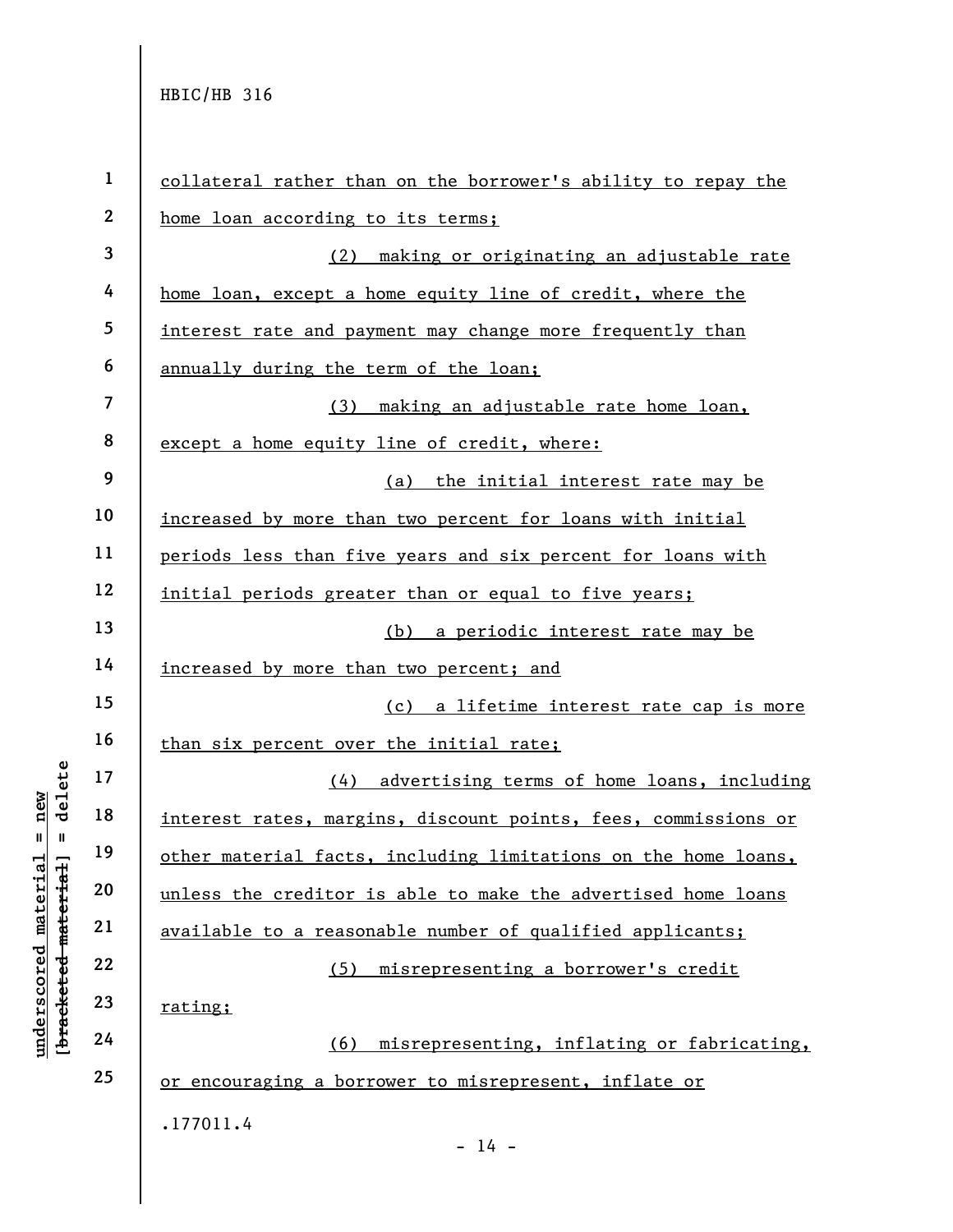**1 2 3 4 5 6 7 8 9 10 11 12 13 14 15 16 17 18 19 20 21 22 23 24 25**  .177011.4 fabricate, the source or amount of a borrower's actual income or assets, other than allowable grossed-up income not to exceed the twenty-five percent agency guidelines established by rule by the director, in the application or underwriting process of a home loan; and (7) making a home loan with an eighty percent or higher loan-to-value ratio for an owner-occupied residence if the creditor has failed to establish an escrow account for the payment of real estate taxes and property insurance." Section 4. Section 58-21A-5 NMSA 1978 (being Laws 2003, Chapter 436, Section 5) is amended to read: "58-21A-5. LIMITATIONS AND PROHIBITED PRACTICES FOR HIGH-COST HOME LOANS.-- A. No creditor or mortgage loan originator making a high-cost home loan shall directly or indirectly finance any points or fees in excess of two percent of the principal loan amount. [B. No creditor shall make a high-cost home loan that contains a scheduled payment that is more than twice as large as the average of earlier scheduled payments, provided that this provision does not apply when the payment schedule is adjusted to the seasonal or irregular income of a borrower. C. No creditor shall make a high-cost home loan that includes payment terms under which the outstanding principal balance will increase at any time over the course of

 $- 15 -$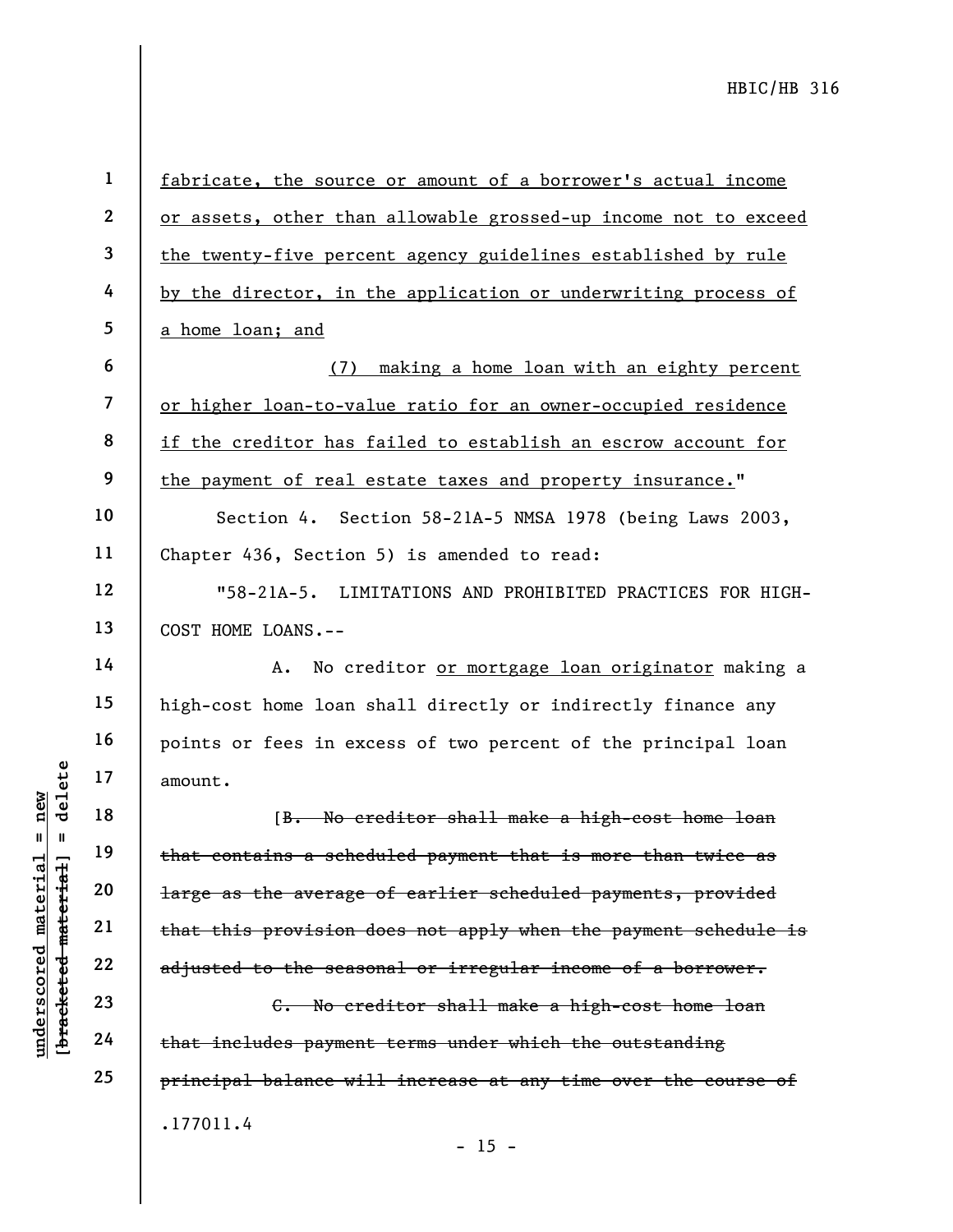**1** 

**3** 

**4** 

**5** 

**6** 

**7** 

**8** 

**9** 

**10** 

**11** 

**12** 

**13** 

**14** 

**15** 

**16** 

**17** 

**18** 

**19** 

**20** 

**21** 

**22** 

**23** 

**24** 

**25** 

**2**  the loan because the regular periodic payments do not cover the full amount of interest due.

D. B. No creditor shall make a high-cost home loan that contains a provision that increases the interest rate after default, provided that this provision does not apply to interest rate changes in a variable rate loan otherwise consistent with the provisions of the loan documents if the change in the interest rate is not triggered by the event of default or the acceleration of the indebtedness.

[E. No creditor shall make a high-cost home loan that includes terms under which more than two periodic payments required under the loan are consolidated and paid in advance from the loan proceeds provided to the borrower.

 $F_{\bullet}$ ] C. Without regard to whether a borrower is acting individually or on behalf of others similarly situated, a provision of a high-cost home loan agreement that allows a party to require a borrower to assert any claim or defense in a forum that is less convenient, more costly or more dilatory for the resolution of a dispute than a judicial forum where the borrower may otherwise properly bring a claim or defense or limits in any way any claim or defense the borrower may have is unconscionable and void.

.177011.4 [G. After April 1, 2004] D. No creditor or mortgage loan originator shall make a high-cost home loan without first receiving certification from a third-party

delete **[bracketed material] = delete** inderscored material = new **underscored material = new**  $breed–metet-d–met- $\frac{1}{2}$  =$ 

 $- 16 -$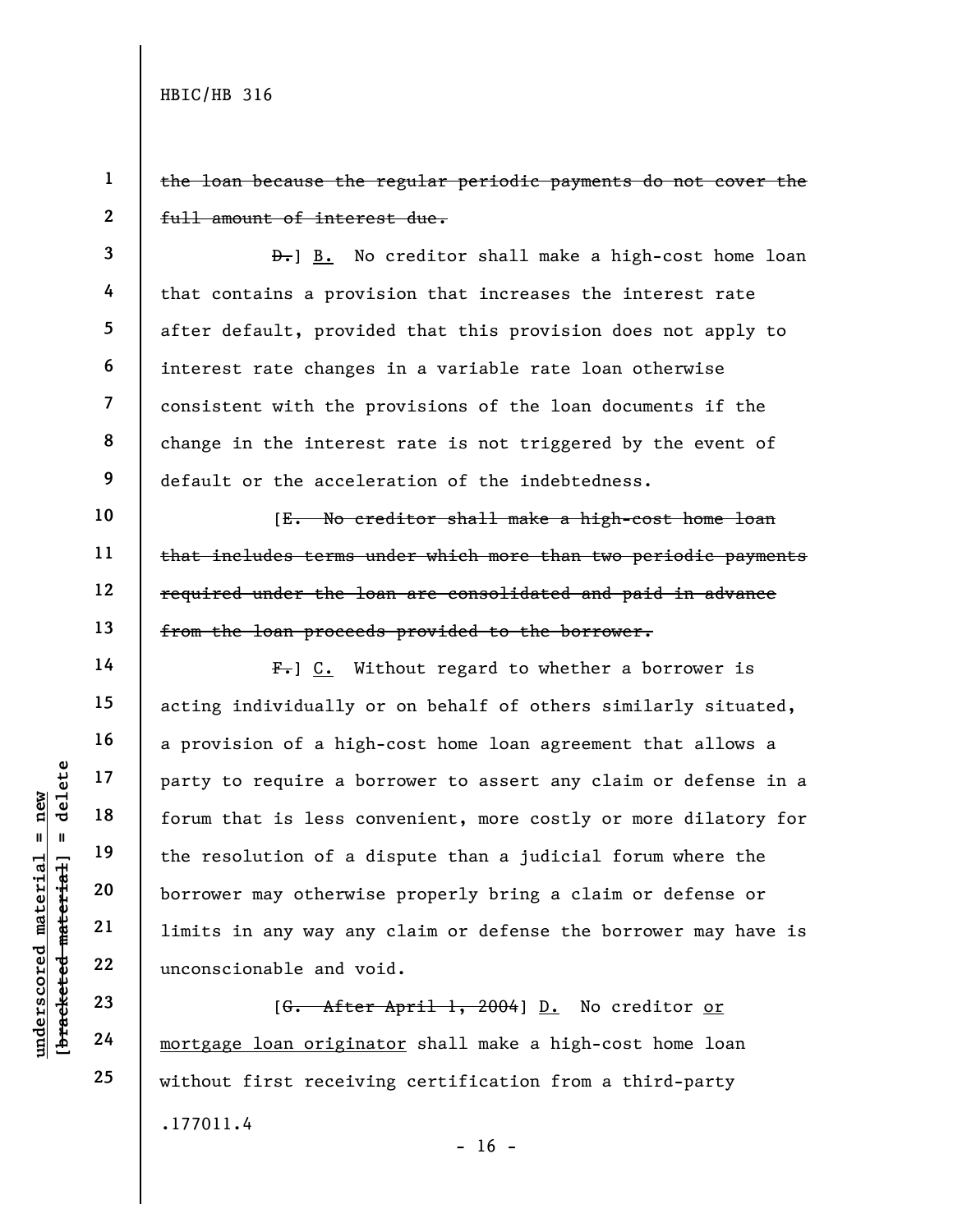**1 2 3 4 5 6**  nonprofit counselor approved by the United States department of housing and urban development, the New Mexico mortgage finance authority or the director of the financial institutions division of the regulation and licensing department that the borrower has received counseling on the advisability of the loan transaction.

**7 8 9 10 11 12 13**  [H. No creditor shall make a high-cost home loan without due regard to repayment ability. A creditor who follows debt-to-income ratios and the residual income guidelines established by rule of the financial institution division of the regulation and licensing department shall benefit from a rebuttable presumption that the creditor made the loan with due regard to repayment ability.

I. No creditor shall pay a contractor under a homeimprovement contract from the proceeds of a high-cost home loan unless:

(1) the creditor is presented with a signed and dated completion certificate showing that the home improvements have been completed; and

(2) the instrument is payable jointly to the borrower and the contractor, or, at the election of the borrower, through a third-party escrow agent in accordance with terms established in a written agreement signed by the borrower, the creditor and the contractor prior to the disbursement.

- 17 -

.177011.4

delete **[bracketed material] = delete** inderscored material = new **underscored material = new**  $\mathbf{I}$ bracketed material

**14** 

**15** 

**16** 

**17** 

**18** 

**19** 

**20** 

**21** 

**22** 

**23** 

**24** 

**25**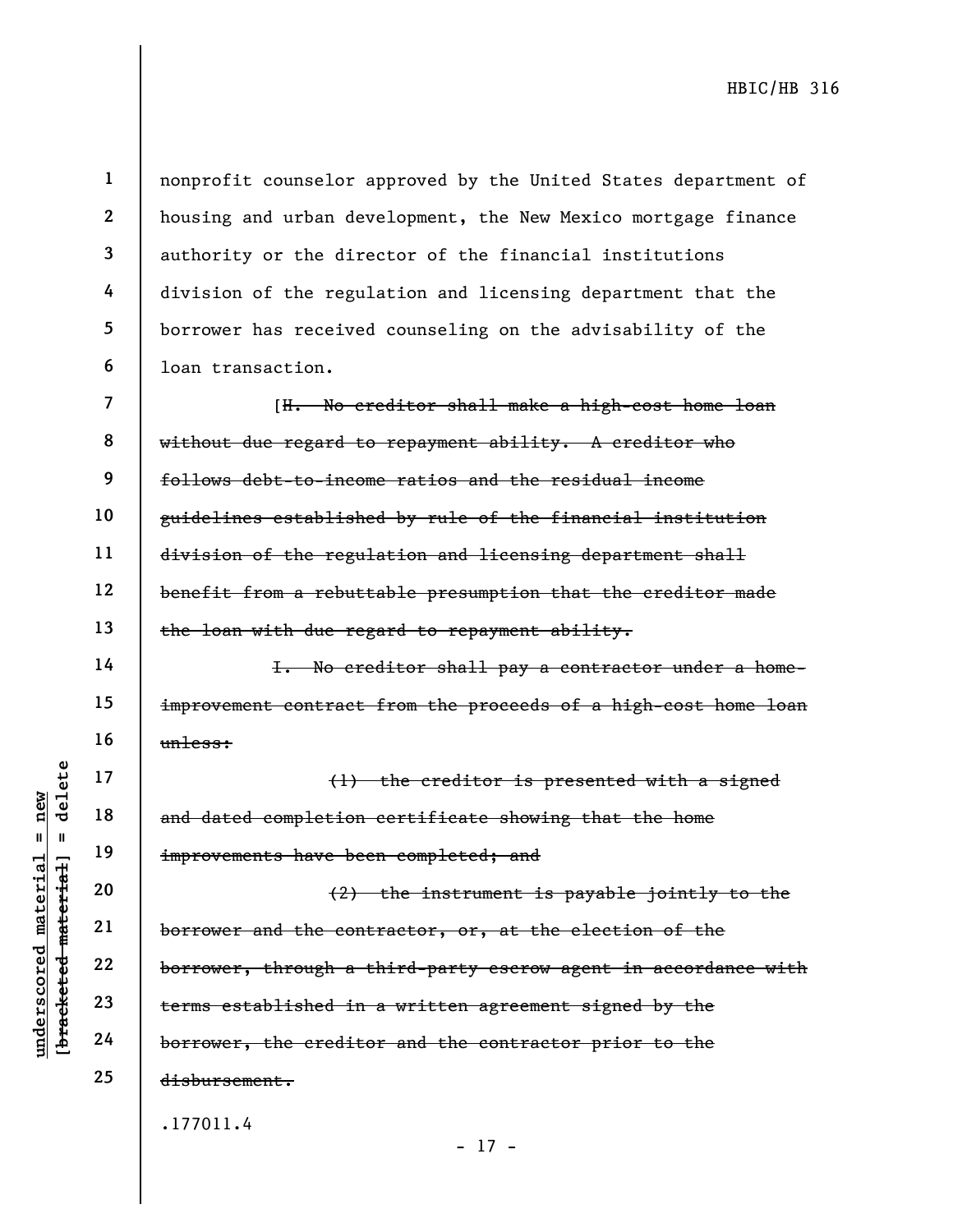**underscored material = new [bracketed material] = delete**

 $[$ bracketed material] = delete  $underscored material = new$ 

| $\mathbf 1$      | J. No creditor shall charge a borrower any fees or              |
|------------------|-----------------------------------------------------------------|
| $\boldsymbol{2}$ | other charges, other than those that are bona fide, reasonable  |
| 3                | and actual, to modify, renew, extend or amend a high-cost home  |
| 4                | $1$ oan.                                                        |
| 5                | K. No creditor shall charge a borrower more than                |
| 6                | seventy-five dollars (\$75.00) to defer any payment due under   |
| 7                | the terms of a high-cost home loan.                             |
| 8                | L. No creditor shall recommend or encourage default             |
| 9                | on an existing loan or other debt prior to and in connection    |
| 10               | with the closing or planned closing of a high-cost home loan    |
| 11               | that refinances all or any portion of the existing loan or      |
| 12               | debt.                                                           |
| 13               | M. No creditor shall make a high-cost home loan                 |
| 14               | that provides for a late payment fee except as follows:         |
| 15               | (1) the late payment fee shall not be in                        |
| 16               | excess of five percent of the amount of the payment past due;   |
| 17               | (2) the late payment fee shall only be                          |
| 18               | assessed for a payment past due for fifteen days or more;       |
| 19               | (3) the late payment fee shall not be imposed                   |
| 20               | more than once with respect to a single late payment and no     |
| 21               | late payment fee shall be charged with respect to a subsequent  |
| 22               | payment that would have been a full payment but for the         |
| 23               | previous default or the imposition of the previous late payment |
| 24               | fee;                                                            |
| 25               | (4) no late payment fee shall be charged                        |
|                  | .177011.4                                                       |

- 18 -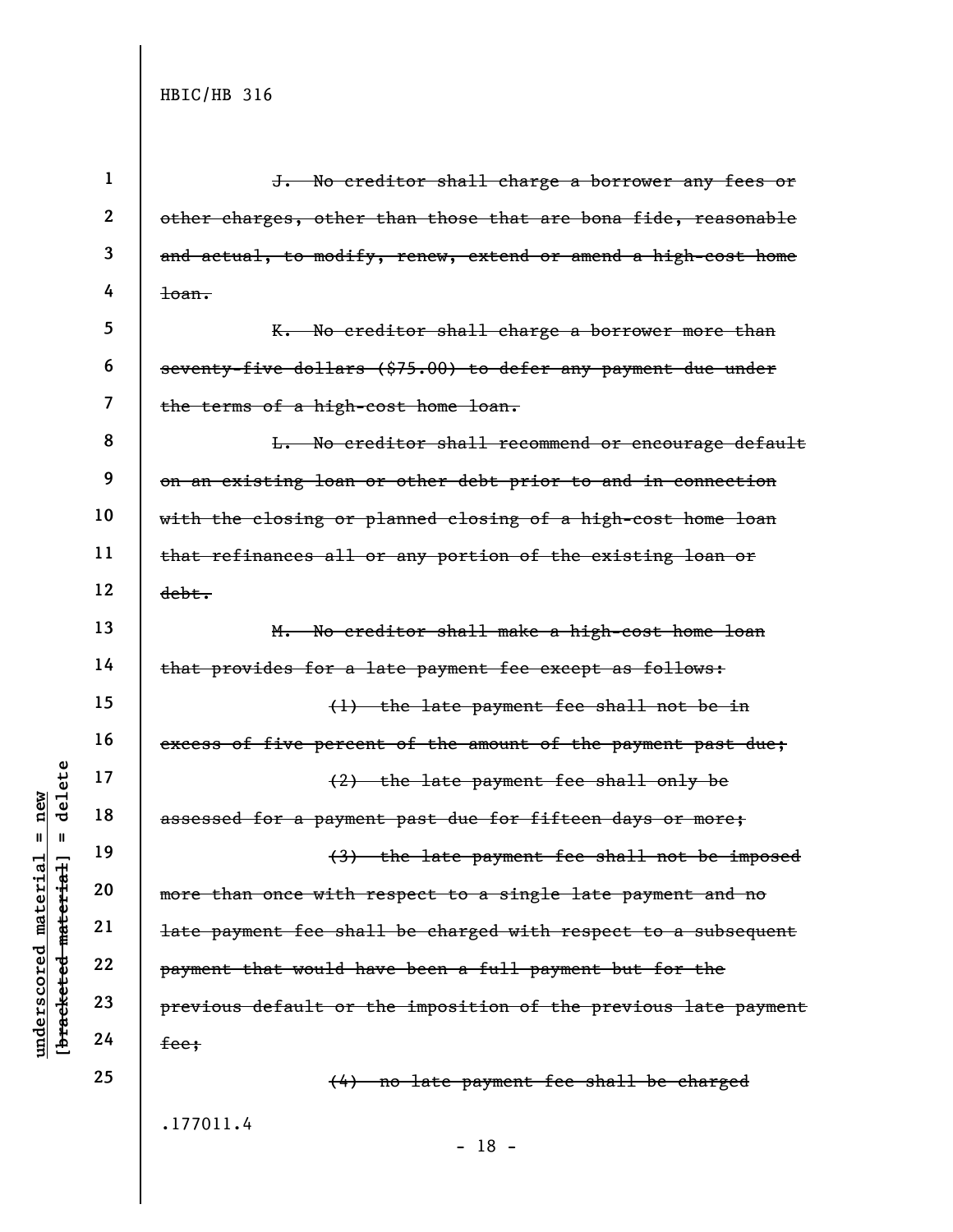**1** 

**2** 

**3** 

**4** 

**5** 

**6** 

**7** 

**8** 

**9** 

**10** 

**11** 

**12** 

**13** 

**14** 

**15** 

**16** 

**17** 

**18** 

**19** 

**20** 

**21** 

**22** 

**23** 

**24** 

**25** 

unless the creditor notifies the borrower within forty-five days following the date the payment was due that a late payment fee has been imposed for a particular late payment. A late payment fee that the creditor has collected shall be reimbursed if the borrower presents proof of having made a timely payment; and

(5) a creditor shall treat each payment as posted on the same business day as it was received by the creditor, service, creditor's agent or at the address provided to the borrower by the creditor, service or the creditor's agent for making payments.

N. No creditor shall make a high-cost home loan that contains a provision that permits the creditor, in its sole discretion, to accelerate the indebtedness, provided that this provision does not prohibit acceleration of a loan in good faith due to a borrower's failure to abide by the material terms of the loan.

O. No creditor shall make a high-cost home loan that contains a provision that requires a penalty or premium for prepayment of the balance of the indebtedness.

.177011.4 P. E. A creditor or mortgage loan originator shall not make a high-cost home loan unless the creditor has given the following notice, or a substantially similar notice, in writing, to the borrower, acknowledged in writing and signed by the borrower not later than the time the notice is required

- 19 -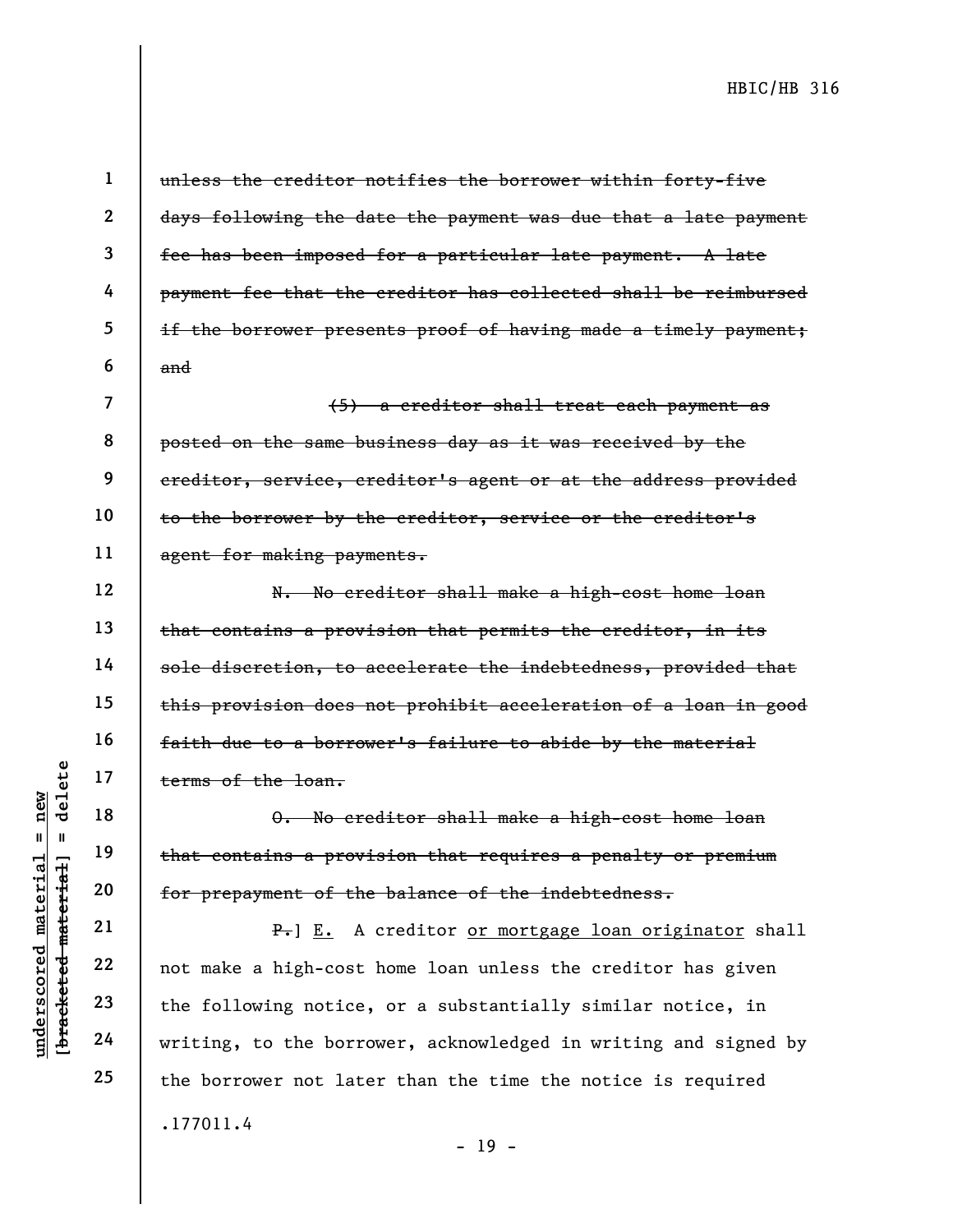**underscored material = new [bracketed material] = delete**

bracketed material] underscored material

 $=$  new  $\mathbf{I}$ 

delete

**1 2 3 4 5 6 7 8 9 10 11 12 13 14 15 16 17 18 19 20 21 22 23 24 25**  .177011.4 under the notice provision contained in  $12$  C.F.R. s.226.31(c): NOTICE TO BORROWER YOU SHOULD BE AWARE THAT YOU MIGHT BE ABLE TO OBTAIN A LOAN AT A LOWER COST. YOU SHOULD SHOP AROUND AND COMPARE LOAN RATES AND FEES. MORTGAGE LOAN RATES AND CLOSING COSTS AND FEES VARY BASED ON MANY FACTORS, INCLUDING YOUR PARTICULAR CREDIT AND FINANCIAL CIRCUMSTANCES, YOUR EMPLOYMENT HISTORY, THE LOAN-TO-VALUE REQUESTED AND THE TYPE OF PROPERTY THAT WILL SECURE YOUR LOAN. THE LOAN RATE AND FEES COULD ALSO VARY BASED ON WHICH CREDITOR OR BROKER YOU SELECT. IF YOU ACCEPT THE TERMS OF THIS LOAN, THE CREDITOR WILL HAVE A MORTGAGE LIEN ON YOUR HOME. YOU COULD LOSE YOUR HOME AND ANY MONEY YOU PUT INTO IT IF YOU DO NOT MEET YOUR PAYMENT OBLIGATIONS UNDER THE LOAN. YOU SHOULD CONSULT AN ATTORNEY-AT-LAW AND A QUALIFIED INDEPENDENT CREDIT COUNSELOR OR OTHER EXPERIENCED FINANCIAL ADVISOR REGARDING THE RATE, FEES AND PROVISIONS OF THIS MORTGAGE LOAN BEFORE YOU PROCEED. A LIST OF QUALIFIED COUNSELORS IS AVAILABLE BY CONTACTING THE NEW MEXICO REGULATION AND LICENSING DEPARTMENT. YOU ARE NOT REQUIRED TO COMPLETE THIS LOAN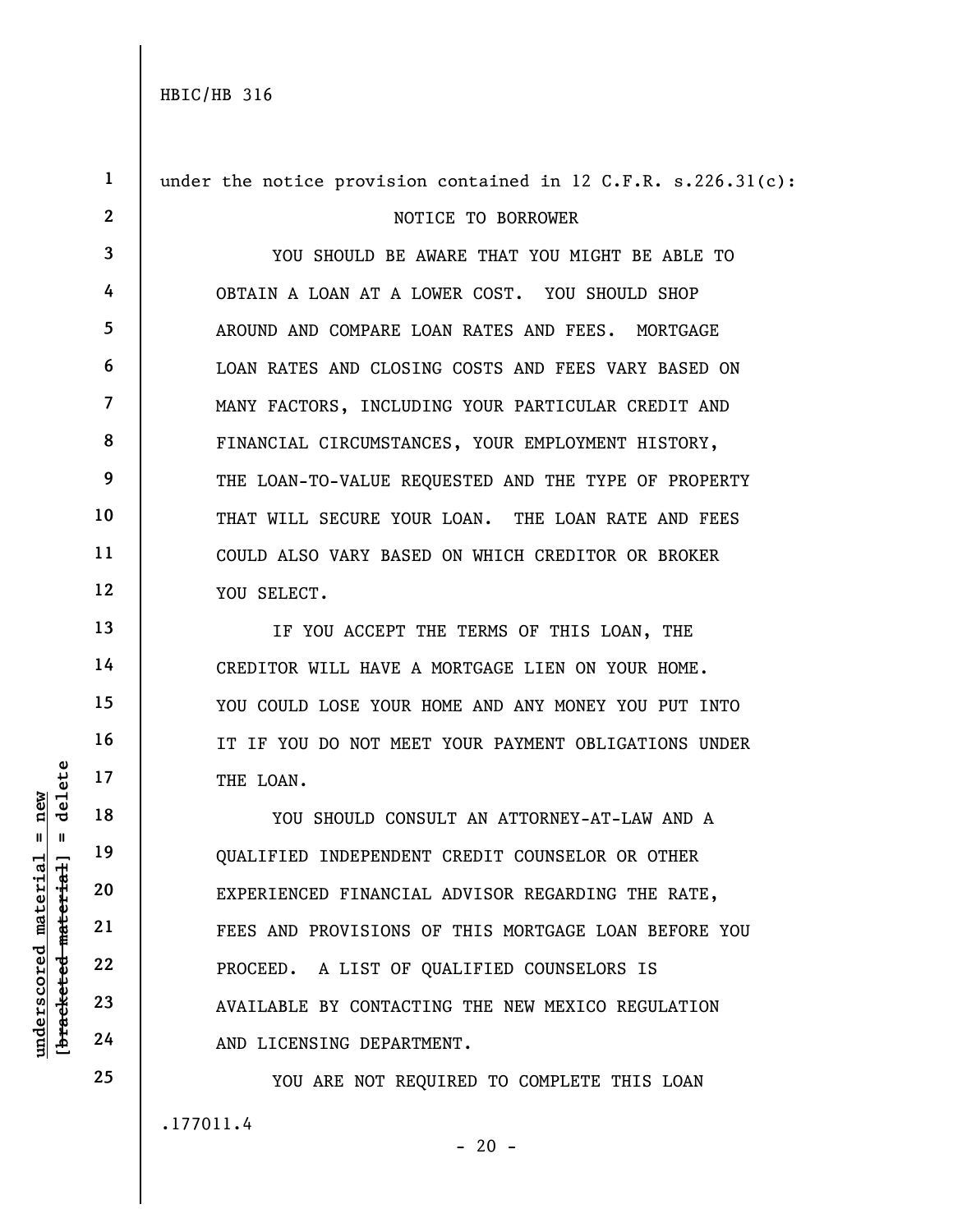AGREEMENT MERELY BECAUSE YOU HAVE RECEIVED THIS DISCLOSURE OR HAVE SIGNED A LOAN APPLICATION. REMEMBER, PROPERTY TAXES AND HOMEOWNER'S INSURANCE ARE YOUR RESPONSIBILITY. NOT ALL CREDITORS PROVIDE ESCROW SERVICES FOR THESE PAYMENTS. YOU SHOULD ASK YOUR CREDITOR ABOUT THESE SERVICES.

ALSO, YOUR PAYMENTS ON EXISTING DEBTS CONTRIBUTE TO YOUR CREDIT RATINGS. YOU SHOULD NOT ACCEPT ANY ADVICE TO IGNORE YOUR REGULAR PAYMENTS TO YOUR EXISTING CREDITORS."

Section 5. Section 58-21A-6 NMSA 1978 (being Laws 2003, Chapter 436, Section 6) is amended to read:

"58-21A-6. DEFAULT--NOTICE--RIGHT TO CURE.--

A. Before an action is filed to foreclose or collect money due pursuant to a home loan or before other action is taken to seize or transfer ownership of property subject to a home loan, the creditor or creditor's assignee of the loan shall deliver to the borrower a notice of the right to cure the default informing the borrower of:

(1) the nature of the default;

.177011.4  $- 21 -$ (2) the borrower's right to cure the default by paying the sum of money required, provided that a creditor or assignee shall accept any partial payment made or tendered in response to the notice. If the amount necessary to cure the default will change within thirty days of the notice, due to

delete **[bracketed material] = delete underscored material = new**  $=$  new  $breed$  material] = underscored material

**1** 

**2** 

**3** 

**4** 

**5** 

**6** 

**7** 

**8** 

**9** 

**10** 

**11** 

**12** 

**13** 

**14** 

**15** 

**16** 

**17** 

**18** 

**19** 

**20** 

**21** 

**22** 

**23** 

**24** 

**25**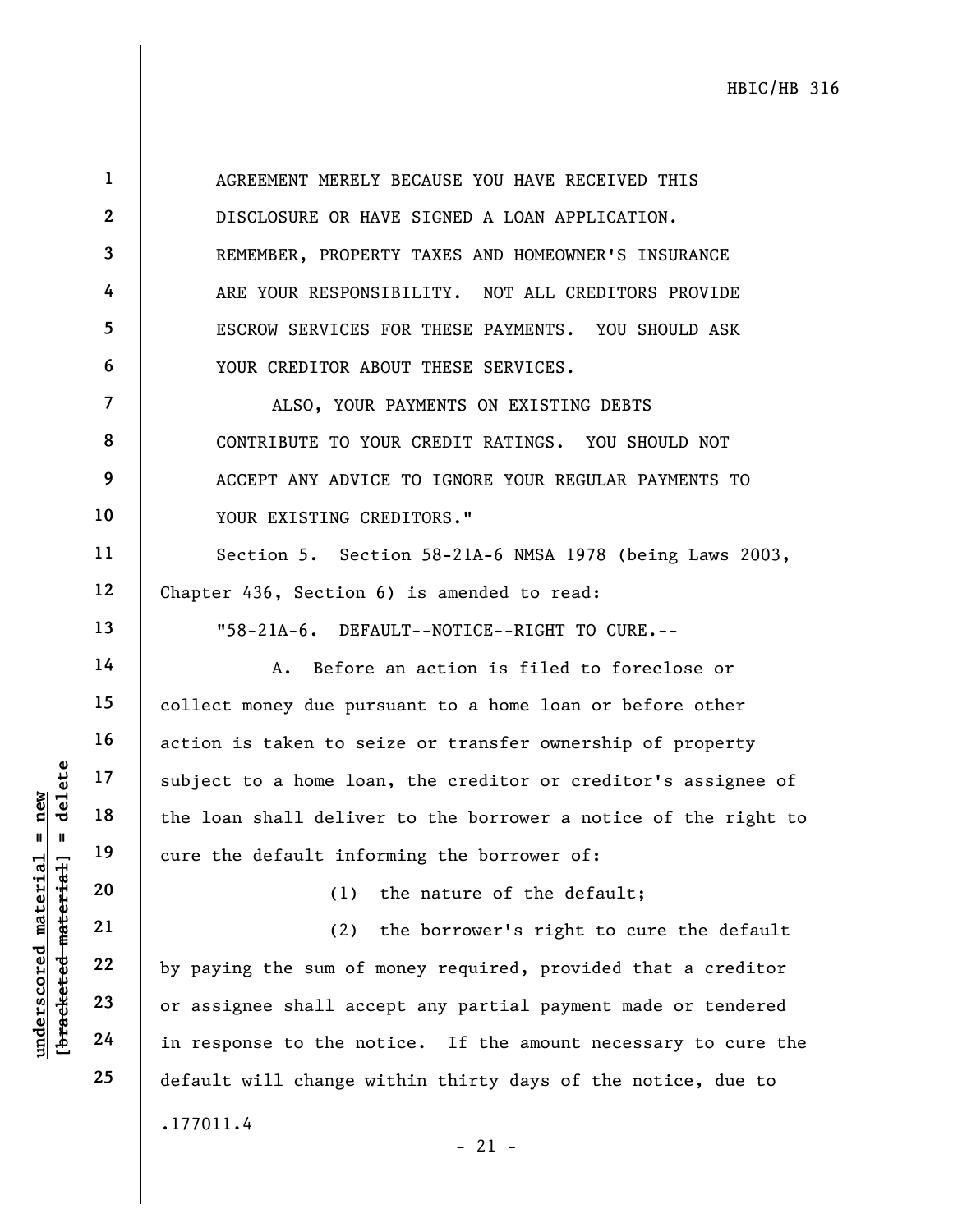**1** 

**2** 

**3** 

**4** 

**5** 

**6** 

**7** 

**8** 

**9** 

**10** 

**11** 

**12** 

**13** 

**14** 

**15** 

**16** 

**17** 

**18** 

**19** 

**20** 

**21** 

**22** 

**23** 

**24** 

**25** 

the application of a daily interest rate or the addition of late fees, as allowed by the Home Loan Protection Act, the notice shall give sufficient information to enable the borrower to calculate the amount at any point within the thirty-day period;

(3) the date by which the borrower may cure the default to avoid a court action, acceleration and initiation of foreclosure or other action to seize the property, which date shall not be less than thirty days after the date the notice is delivered, and the name and address and telephone number of a person to whom the payment or tender shall be made;

(4) that if the borrower does not cure the default by the date specified, the creditor or assignee may file an action for money due or take steps to terminate the borrower's ownership in the property by requiring payment in full of the home loan and commencing a foreclosure proceeding or other action to seize the property; and

(5) the name and address and the telephone number of a person whom the borrower may contact if the borrower disagrees with the assertion that a default has occurred or the correctness of the calculation of the amount required to cure the default.

.177011.4  $- 22 -$ B. If a creditor or assignee asserts that grounds for acceleration exist and requires the payment in full of all

 $$ **[bracketed material] = delete**  $anderscored material = new$ **underscored material = new**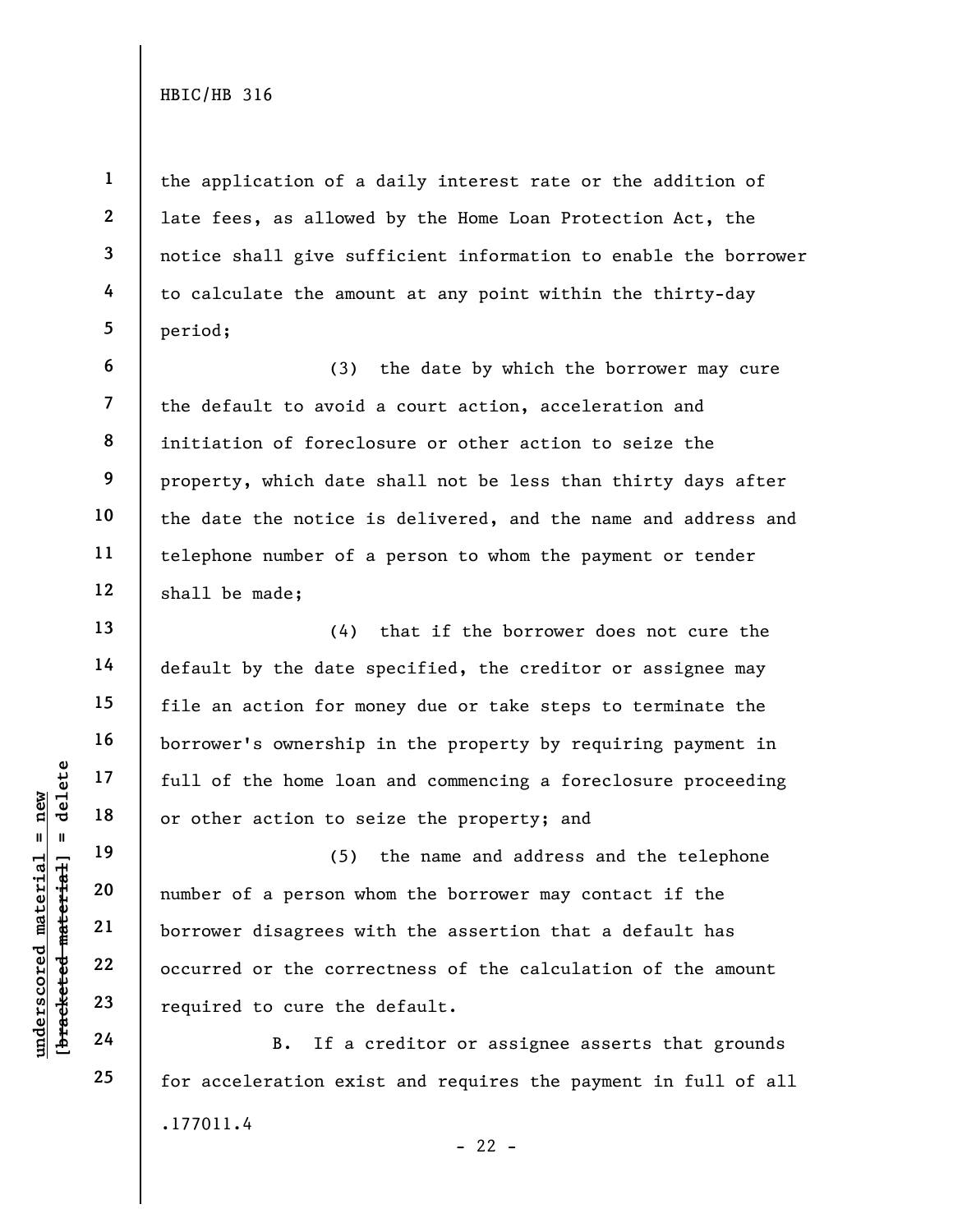delete **[bracketed material] = delete** inderscored material = new **underscored material = new**  $breed$  material] =

**1** 

**2** 

**3** 

**4** 

**5** 

**6** 

**7** 

**8** 

**9** 

**10** 

**11** 

**12** 

**13** 

**14** 

**15** 

**16** 

**17** 

**18** 

**19** 

**20** 

**21** 

**22** 

**23** 

**24** 

**25** 

sums secured by the home loan, the borrower, or anyone authorized to act on the borrower's behalf, may, at any time prior to the time title is transferred by means of foreclosure, by judicial proceeding and sale or otherwise, cure the default, and reinstate the home loan. Cure of the default shall reinstate the borrower to the same position as if the default had not occurred and shall nullify, as of the date of the cure, an acceleration of any obligation under the home loan arising from the default.

.177011.4 C. To cure a default under this section, a borrower shall not be required to pay any charge, fee or penalty attributable to the exercise of the right to cure a default, other than the fees specifically allowed by this subsection. The borrower shall not be liable for any attorney fees relating to the default that are incurred by the creditor or assignee prior to or during the thirty-day period set forth in Subsection A of this section, nor for any such fees in excess of one hundred dollars (\$100) that are incurred by the creditor or assignee after the expiration of the thirty-day period but prior to the time the creditor or assignee files a foreclosure or other judicial action or takes other action to seize or transfer ownership of the real estate. After the creditor or assignee files a foreclosure or other judicial action or takes other action to seize or transfer ownership of the real estate, the borrower shall only be liable for attorney fees that are

 $- 23 -$